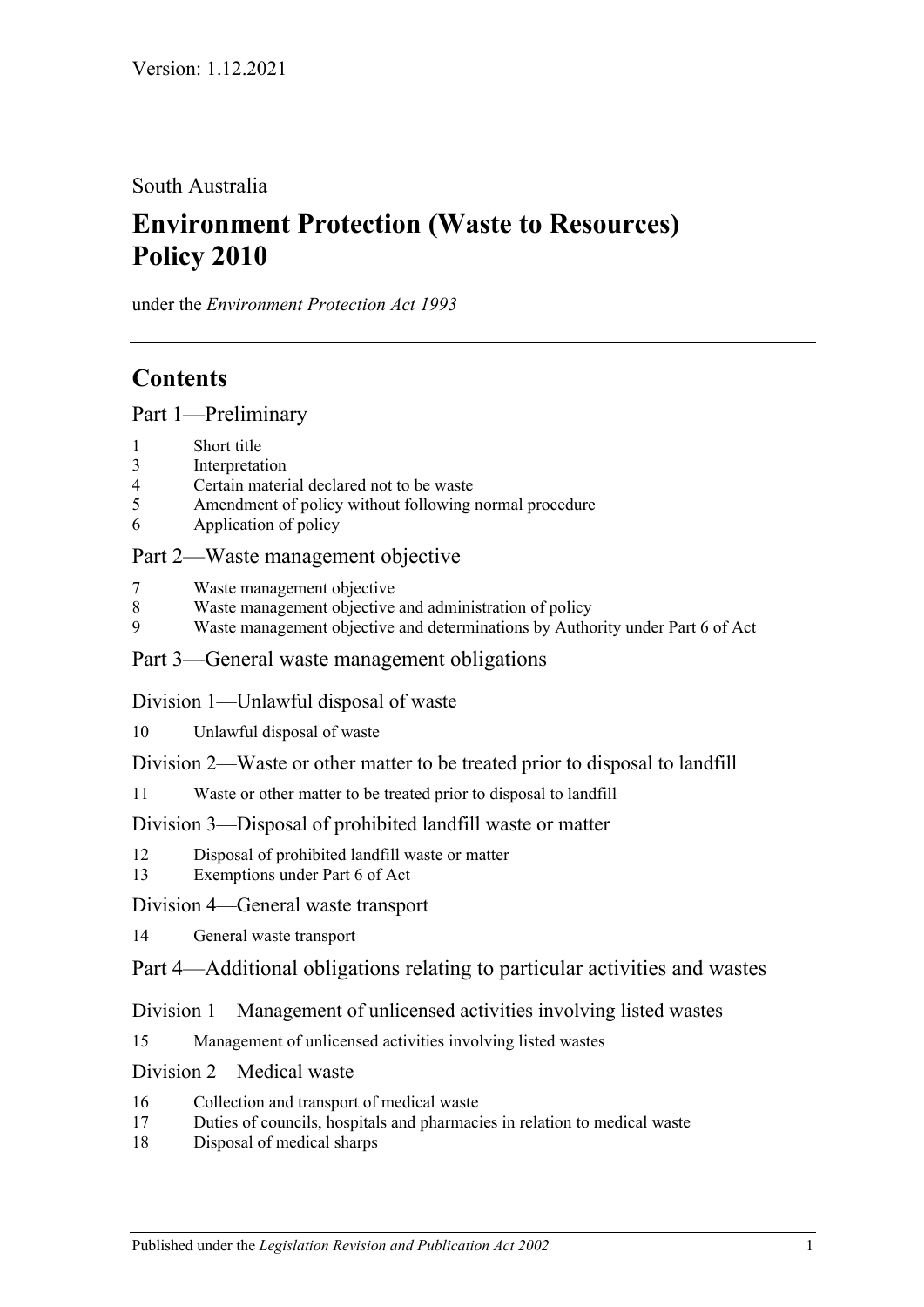[Division 3—Management of other particular wastes](#page-14-1)

19 [Matters to be taken into account by Authority under Part 6 of Act in relation to HCBs,](#page-14-2)  [OCPs and PCBs](#page-14-2)

[Part 5—Waste management codes of practice and general environmental duty](#page-15-0)

20 [Waste management codes of practice and general environmental duty](#page-15-1)

[Part 6—Design, construction and operational standards for depots, facilities](#page-16-0)  [or works](#page-16-0)

- 21 [Matters to be taken into account by Authority in relation to landfill depots](#page-16-1)
- 22 Matters to be taken into account by Authority in relation to material recovery facilities and [beverage container collection depots and super collectors](#page-16-2)
- 23 [Matters to be taken into account by Authority in relation to transfer stations](#page-16-3)

[Schedule 1—Waste to which policy does not apply](#page-17-0)

[Schedule 2—Specified areas for clause](#page-17-1) 11

[Schedule 3—Waste and other matter excluded from application of clause](#page-17-2) 11

[Schedule 4—Prohibited landfill waste or matter](#page-18-0)

[Schedule 5—Waste management codes of practice and general environmental](#page-20-0)  [duty](#page-20-0)

[Legislative history](#page-21-0)

## <span id="page-1-0"></span>30B**Part 1—Preliminary**

#### <span id="page-1-1"></span>0B**1—Short title**

This policy may be cited as the *[Environment Protection \(Waste to Resources\)](http://www.legislation.sa.gov.au/index.aspx?action=legref&type=subordleg&legtitle=Environment%20Protection%20(Waste%20to%20Resources)%20Policy%202010)  [Policy](http://www.legislation.sa.gov.au/index.aspx?action=legref&type=subordleg&legtitle=Environment%20Protection%20(Waste%20to%20Resources)%20Policy%202010) 2010*.

#### <span id="page-1-3"></span><span id="page-1-2"></span>1B**3—Interpretation**

(1) In this policy, unless the contrary intention appears—

*Act* means the *[Environment Protection Act](http://www.legislation.sa.gov.au/index.aspx?action=legref&type=act&legtitle=Environment%20Protection%20Act%201993) 1993*;

*ANZECC* means the Australian and New Zealand Environment and Conservation Council;

*appropriate licensed material recovery facility, waste reprocessing facility or composting works* in relation to waste or other matter, means a material recovery facility, waste reprocessing facility or composting works licensed for the reception, storage, or treatment of waste or matter of that kind;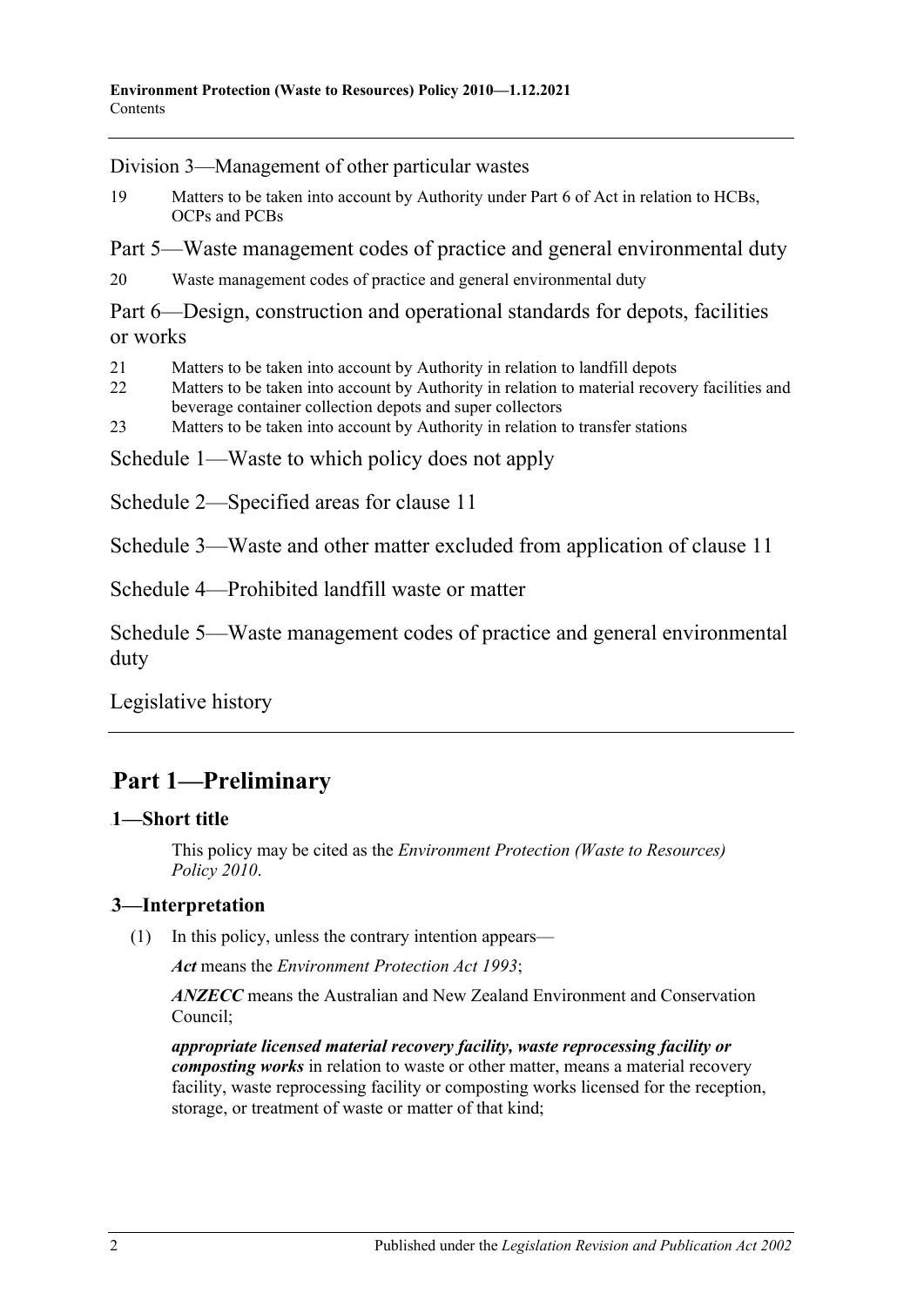*appropriate licensed or approved depot* in relation to waste or other matter, means—

- (a) a depot, facility or works (referred to in the Act Schedule 1 Part A clause 3) licensed for the reception, storage, treatment or disposal of waste or matter of that kind; or
- (b) a depot that the Authority has determined may be conducted for the reception, storage, treatment or disposal of waste or matter of that kind without the requirement for an environmental authorisation under Part 6 of the Act;

*composting works* means a depot, facility or works for the treatment of organic waste or matter for the production of compost, and includes composting works within the meaning of the Act Schedule 1 Part A clause 3(2)(a);

*dispose*, of waste or other matter, includes deposit the waste or matter and cause or allow the waste or matter to be disposed of or deposited;

*domestic waste* means waste produced in the course of a domestic activity;

*hazardous waste* means listed waste having a characteristic described in schedule A list 2 of the *National Environment Protection (Movement of controlled waste between States and Territories) Measure*, as amended from time to time;

*HCBs* means Hexachlorobenzenes;

*landfill depot* means a depot, facility or works for the disposal of waste to land;

*licence condition* means a condition of a licence under Part 6 of the Act;

*licensed* means subject to a licence under Part 6 of the Act;

*liquid waste* means waste classified as liquid waste in accordance with the assessment process set out in the guideline *Liquid waste classification test*, re-issued by the Authority in September 2003;

*listed waste* means a substance or thing specified in the Act Schedule 1 Part B;

*material recovery facility* means a depot, facility or works for the preliminary treatment of waste or other matter for resource recovery;

*medical sharps* has the same meaning as in the Act Schedule 1 Part AA;

*medical waste* has the same meaning as in the Act Schedule 1 Part AA;

*Metropolitan Adelaide* has the same meaning as in the *[Development Act](http://www.legislation.sa.gov.au/index.aspx?action=legref&type=act&legtitle=Development%20Act%201993) 1993*;

*metropolitan council* means a council whose area is wholly or partly within Metropolitan Adelaide;

*OCPs* means Organochlorine pesticides;

<span id="page-2-0"></span>*oil* means—

- (a) petroleum based oils including lubricant base oils, prepared lubricant additives containing carrier oils, lubricants for engines, gear sets, pumps and bearings, greases, hydraulic fluids, brake fluids, transmission oils, and transformer and heat transfer oils; or
- (b) synthetic equivalents of the substances referred to in [paragraph](#page-2-0) (a); or
- (c) cooking oil other than cooking oil used in the course of a domestic activity;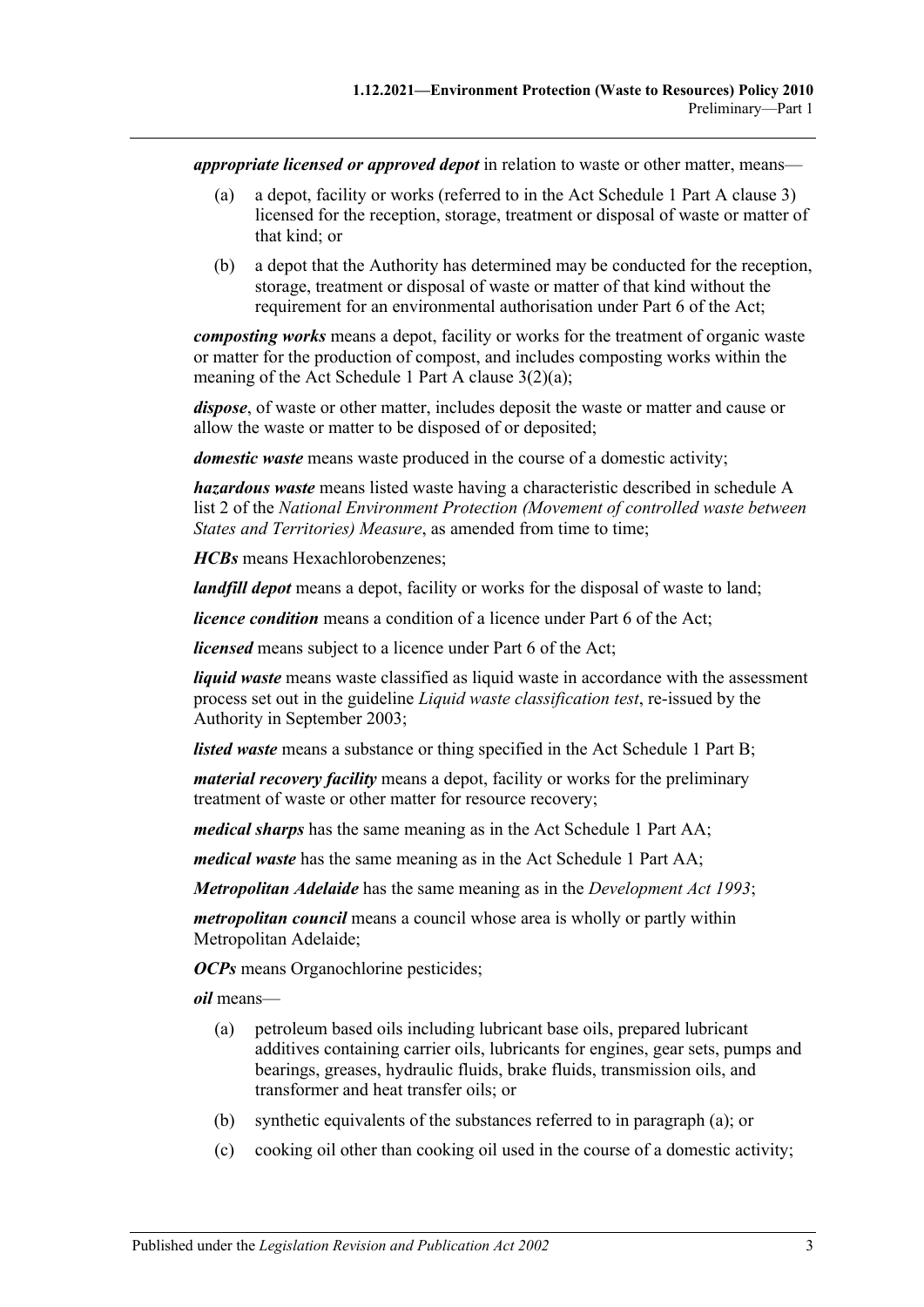*operator* of a depot, facility or works that is licensed means the holder of the licence in respect of the depot, facility or works;

*packaging* includes containers and wrapping;

*PCBs* means Polychlorinated Biphenyls;

*preliminary treatment*, of waste or other matter, has the same meaning as in the Act Schedule 1 Part A clause 3(1);

#### *prescribed activity* means—

- (a) medical practice other than—
	- (i) the practice of pathology; or
	- (ii) medical practice at a hospital; or
- (b) dental practice other than at a hospital; or
- (c) nursing practice other than at a hospital; or
- (d) operating a nursing home; or
- (e) veterinary practice; or
- (f) operating a hospital with a capacity of less than 40 beds; or
- (g) operating an immunisation clinic;

*prescribed container* means a container—

- (a) that is impervious to moisture and leak-proof or, in the case of containers storing only discarded medical sharps or any other sharp article, leak resistant; and
- (b) that will not rip, tear or burst under normal conditions of handling; and
- (c) on which is displayed a label that complies with the labelling requirements of the *Industry Code of Practice for the Management of Clinical and Related Wastes 2007*, 5th edition, prepared by the Australian and New Zealand Clinical Waste Management Industry Group, as amended from time to time; and
- (d) that, in the case of a container for waste consisting of medical sharps, complies with the requirements of AS 4031-1992 *Non-reusable containers for the collection of sharp medical items used in health care areas*, as amended from time to time, AS 4261:1994 *Reusable containers for the collection of sharp items used in human and animal applications*, as amended from time to time, AS 4939-2001 *Non-reusable personal use containers for the collection and disposal of hypodermic needles and syringes*, as amended from time to time, or British Standard 7320:1990 *Specification for sharps containers*, as amended from time to time, as the case requires;

*prohibited landfill waste or matter*, for an area, means waste or matter of a kind declared in [Schedule 4](#page-18-0) to be prohibited landfill waste or matter for that area;

*sinkhole* means a surface depression caused by a collapse of soil or overlying formation above fractured or cavernous bedrock;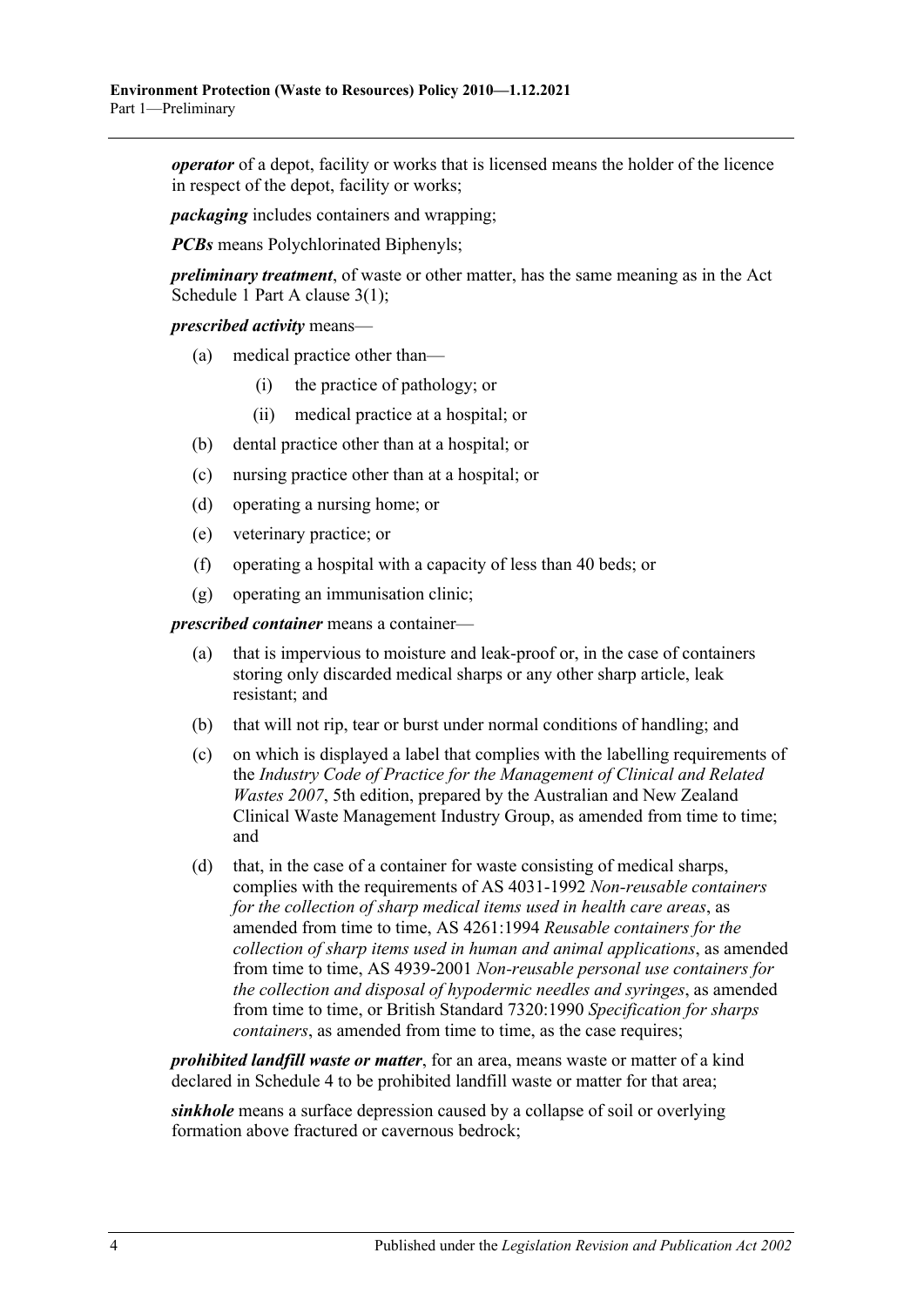*transfer station* means a depot, facility or works for the reception and aggregation of waste streams prior to their transport to some other depot, facility or works or place for further sorting, resource recovery or disposal;

*waste management* includes resource recovery operations;

*waste management objective*—see [clause](#page-6-2) 7;

*waste recovery facility* has the same meaning as in the Act Schedule 1 Part A clause  $3(1)$ ;

*waste reprocessing facility* means a depot, facility or works of a kind specified in the Act Schedule 1 Part A clause 3(2) other than composting works;

*waste transporter* means a person who collects or transports waste or other matter for fee or reward;

*wastewater* has the same meaning as in the Act Schedule 1 Part AA.

(5) In this policy, the expression *mandatory provision* followed by a statement as to the category of an offence signifies that contravention of the provision at whose foot the expression appears will be an offence of the stated category for the purposes of Part 5 of the Act.

```
Note—
```
Unless the contrary intention appears, terms used in this policy that are defined in the Act have the respective meanings assigned to those terms by the Act.

#### <span id="page-4-2"></span><span id="page-4-0"></span>2B**4—Certain material declared not to be waste**

- (1) For the purposes of section 4(2)(b) of the Act (but subject to [subclause](#page-4-1) (2)), waste or other matter is declared not to be waste if—
	- (a) it constitutes a material that meets specifications or standards published from time to time on a website determined by the Minister or approved in writing by the Authority; or
	- (b) in the absence of such a specification or standard—it constitutes a material that is ready and intended for imminent use without the need for further treatment to prevent any environmental harm that might result from such use.
- <span id="page-4-1"></span>(2) Without limitation, [subclause](#page-4-2) (1) does not apply to material when it is disposed of, used or handled at a landfill depot or incineration depot in any of the following ways:
	- (a) by its use as cover for landfill on a daily or more frequent basis;
	- (b) by its operational use, other than an approved operational use within the meaning of regulation 69A of the *[Environment Protection Regulations](http://www.legislation.sa.gov.au/index.aspx?action=legref&type=subordleg&legtitle=Environment%20Protection%20Regulations%202009) 2009*;
	- (c) by its unauthorised stockpiling;
	- (d) by its stockpiling in contravention of the relevant licence.
- (3) In this clause—

*incineration depot* means a depot, facility or works referred to in Schedule 1 Part A clause 3(3)(c) of the Act;

*landfill depot* means a depot, facility or works referred to in Schedule 1 Part A clause  $3(3)(a)$  of the Act;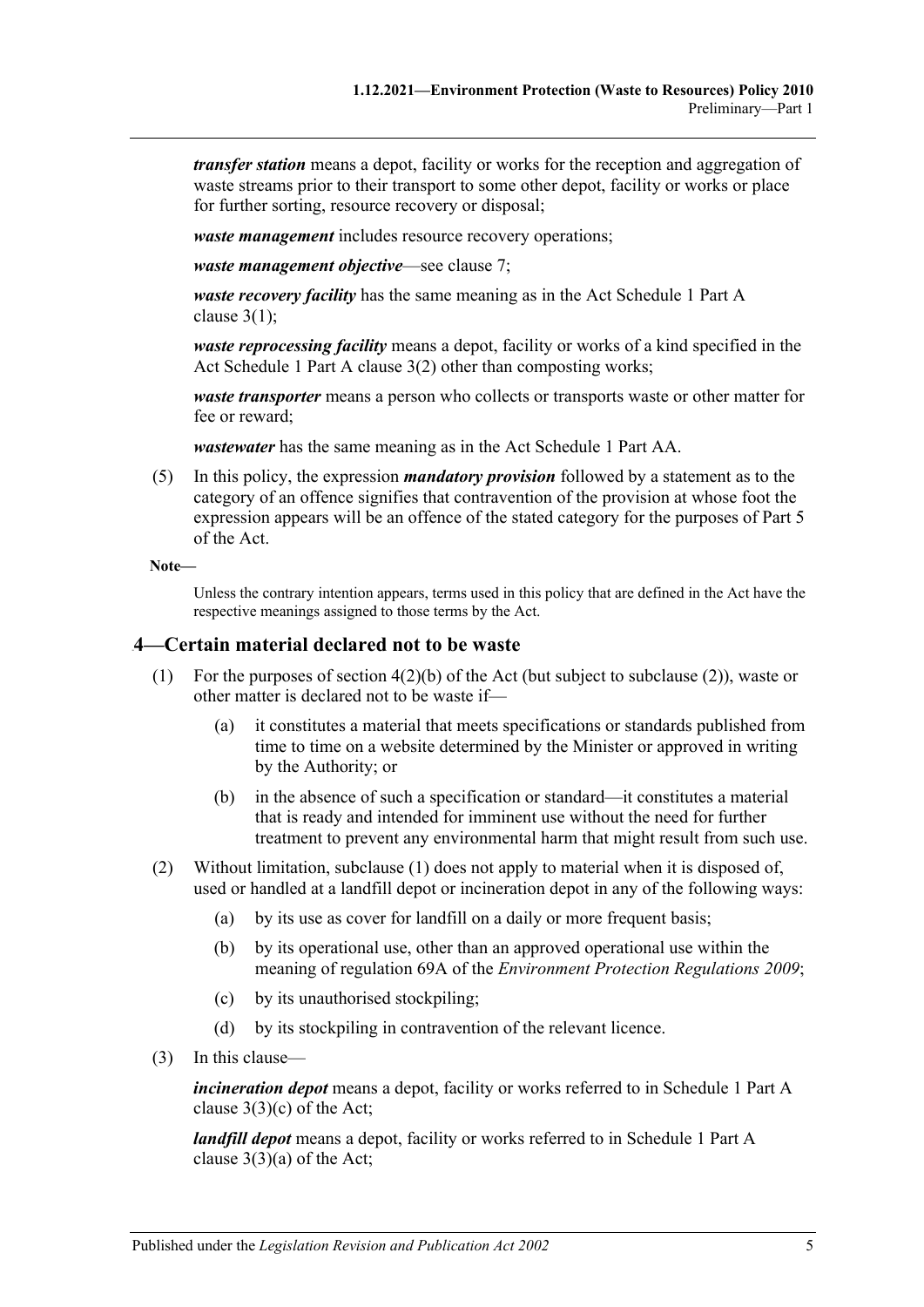*operational use* has the same meaning as in regulation 68A(1) of the *[Environment](http://www.legislation.sa.gov.au/index.aspx?action=legref&type=subordleg&legtitle=Environment%20Protection%20Regulations%202009)  [Protection Regulations](http://www.legislation.sa.gov.au/index.aspx?action=legref&type=subordleg&legtitle=Environment%20Protection%20Regulations%202009) 2009*.

#### <span id="page-5-1"></span><span id="page-5-0"></span>3B**5—Amendment of policy without following normal procedure**

- (1) The following provisions of this policy may be amended by the Minister by notice in the Gazette under section  $32(1)(c)$  of the Act:
	- (a) [clause](#page-1-3)  $3(1)$ ;
	- (b) [clause](#page-7-4) 10(1);
	- (c) clause  $11(2)$ ;
	- (d) [clause](#page-12-3)  $15(2)$ ;
	- (e) [clause](#page-14-3) 18(3);
	- (f) [Part 4 Division 3;](#page-14-1)
	- $(g)$  [Part 6;](#page-16-0)
	- (h) [Schedule 1;](#page-17-0)
	- (i) [Schedule 2;](#page-17-1)
	- (j) Schedule 3;
	- (k) [Schedule 4;](#page-18-0)
	- (l) [Schedule 5.](#page-20-0)
- <span id="page-5-2"></span>(2) The following kinds of changes may be made to a provision by amendment under [subclause](#page-5-1) (1):
	- (a) in the case of [clause](#page-1-3)  $3(1)$ —a change that is consequential on a change to some other provision;
	- (b) in the case of [clause](#page-12-3)  $10(1)$  and clause  $15(2)$ —the addition of a further exception;
	- (c) in the case of [clause](#page-14-3)  $11(2)$  and clause  $18(3)$ —the substitution of a later date;
	- (d) in the case of any provision, but subject to [paragraphs](#page-5-2) (b) and [\(c\)—](#page-5-3)the revocation or substitution of the provision wholly or in part, the variation of the text of the provision or the insertion of material into the provision.
- <span id="page-5-3"></span>(3) The Authority must not make a recommendation to the Minister for amendment of any of the provisions referred to in [subclause](#page-5-1) (1) unless—
	- (a) the proposal for the amendment has been reduced to writing, clearly setting out the purpose and the likely economic, business, social and environmental impacts of and reasons for the proposed amendment; and
	- (b) there has been consultation with relevant government agencies and relevant organisations, prescribed bodies and industries and the community likely to be affected by the proposed amendment; and
	- (c) the views expressed by those consulted have been considered by the Authority and communicated to the Minister.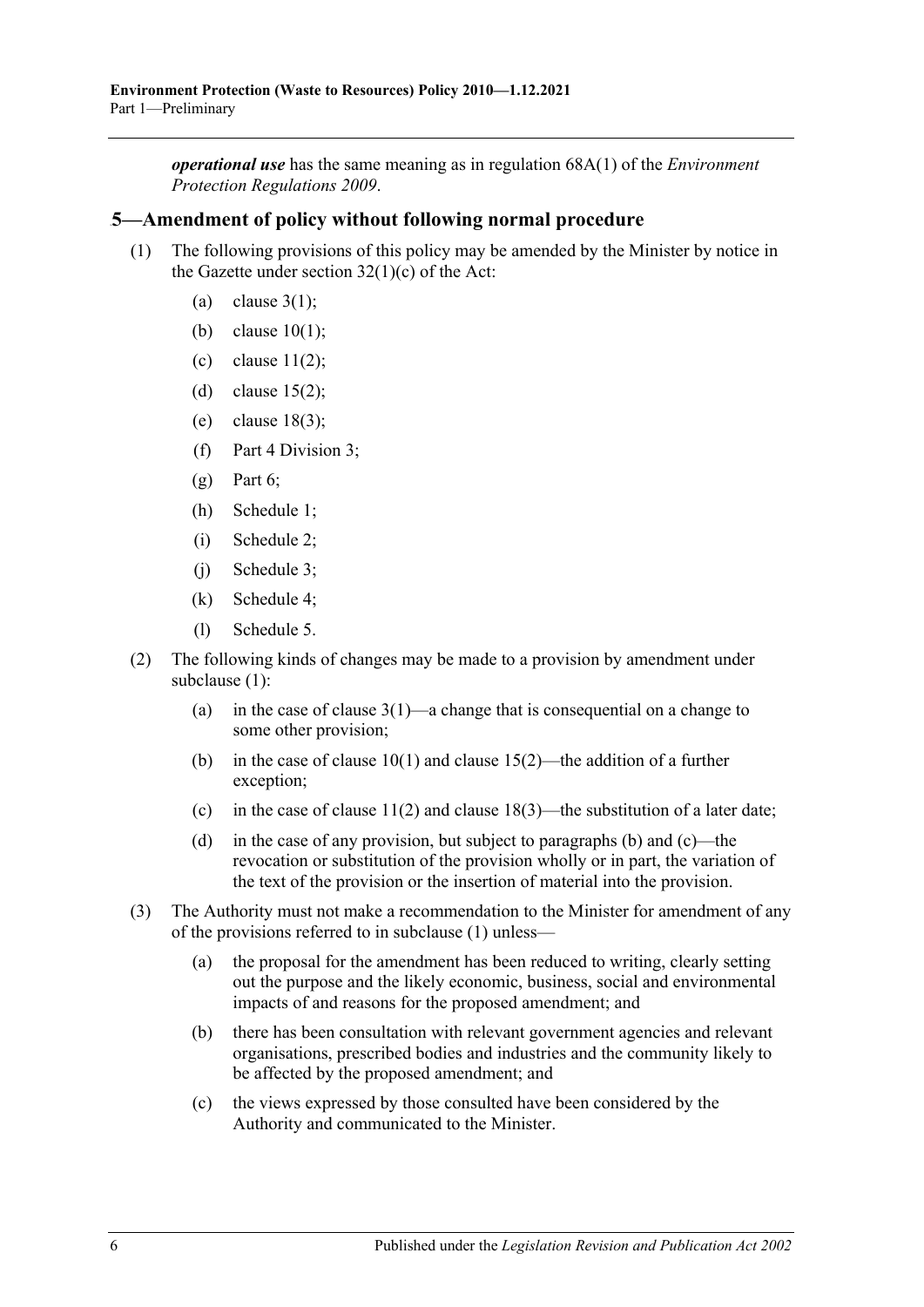- (4) The Authority must not make a recommendation to the Minister for amendment of [Schedule 4](#page-18-0) to declare a kind of waste or matter to be prohibited landfill waste or matter for an area unless, before doing so, the Authority has considered the waste management objective and each of the following to the extent they are relevant:
	- (a) whether the disposal of waste or matter of that kind to landfill in that area (or anywhere) presents an unacceptable risk to the health and safety of any person or the environment;
	- (b) whether processes, technologies or systems exist that enable resource recovery in relation to waste or matter of that kind;
	- (c) whether there are existing or developing markets to enable resource recovery in relation to waste or matter of that kind;
	- (d) whether it is reasonable or practicable, having regard to the location and availability of depots, facilities or works or processes, technologies or systems, to implement resource recovery in relation to waste or matter of that kind produced in that area;
	- (e) whether it is reasonable and practicable for new processes, technologies or systems to be put in place to enable resource recovery in relation to waste or matter of that kind produced in that area;
	- (f) whether there are programs in place in the State or elsewhere in Australia that reduce the need for the disposal of waste or matter of that kind to landfill.

#### <span id="page-6-0"></span>4B**6—Application of policy**

Subject to section 7 of the Act, this policy applies to all waste within the meaning of the Act other than waste of a kind specified in [Schedule 1.](#page-17-0)

## <span id="page-6-1"></span>31B**Part 2—Waste management objective**

#### <span id="page-6-2"></span>5B**7—Waste management objective**

- (1) The objective of this policy (the *waste management objective*) is to achieve sustainable waste management by applying the waste management hierarchy consistently with the principles of ecologically sustainable development set out in section 10 of the Act.
- (2) In order to meet the waste management objective, waste management in this State should also—
	- (a) promote best practice and accountable waste management, taking into account regional differences within the State; and
	- (b) include effective recording, monitoring and reporting systems with respect to the treatment, transportation and disposal of waste and other matter; and
	- (c) promote environmental responsibility and involvement in waste avoidance, waste minimisation and waste management within the community.

#### <span id="page-6-3"></span>6B**8—Waste management objective and administration of policy**

The Authority and other administering agencies must take the waste management objective into account in the administration of this policy.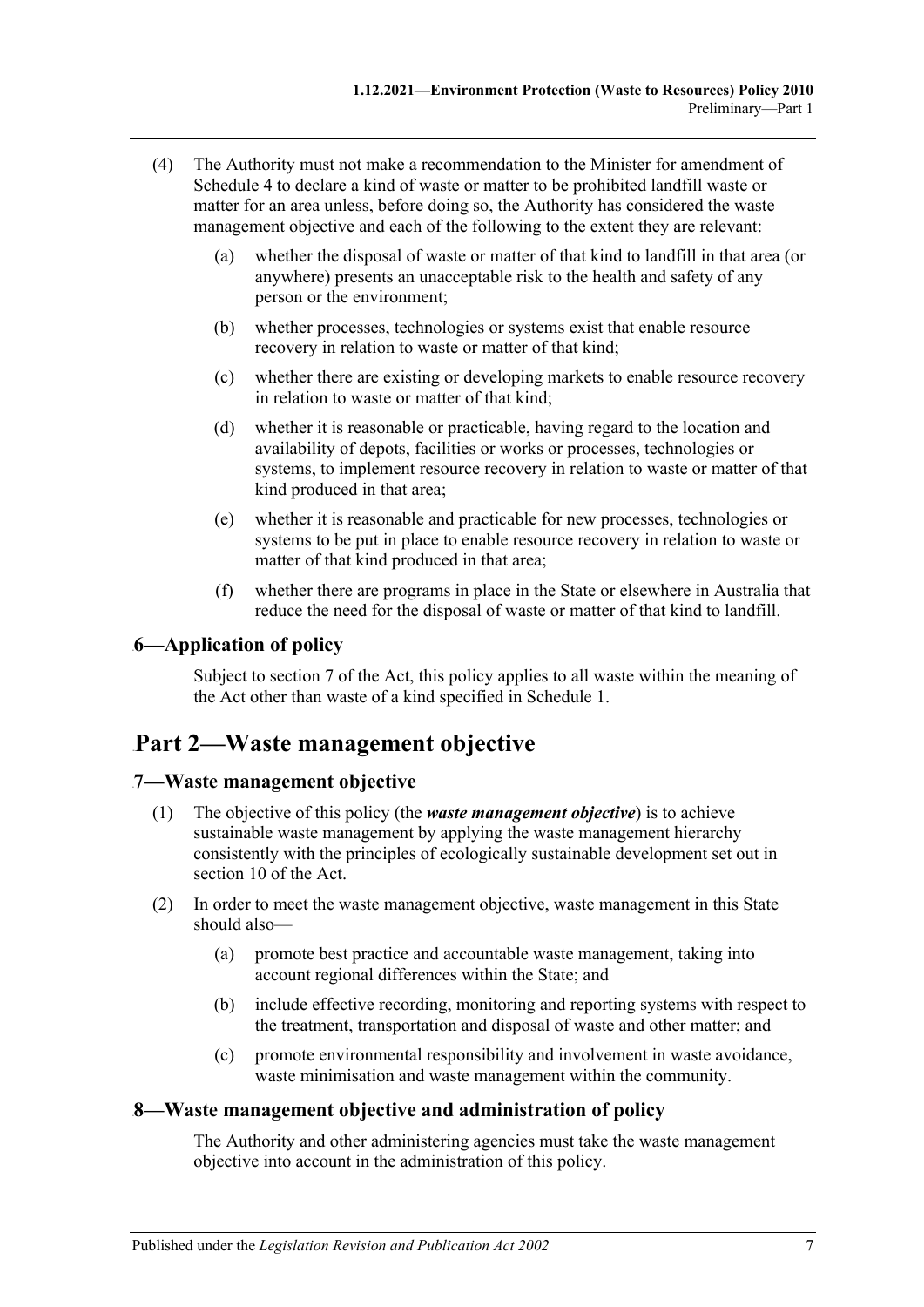### <span id="page-7-0"></span>7B**9—Waste management objective and determinations by Authority under Part 6 of Act**

The Authority must take the waste management objective into account—

- (a) in determining matters required to be determined by the Authority under Part 6 of the Act in relation to environmental authorisations or applications for environmental authorisations;
- (b) in determining matters required to be determined by the Authority under Part 6 of the Act in relation to applications for development authorisations referred to the Authority under the *[Development Act](http://www.legislation.sa.gov.au/index.aspx?action=legref&type=act&legtitle=Development%20Act%201993) 1993*.

## <span id="page-7-2"></span><span id="page-7-1"></span>32B**Part 3—General waste management obligations**

### 22B**Division 1—Unlawful disposal of waste**

#### <span id="page-7-4"></span><span id="page-7-3"></span>12B**10—Unlawful disposal of waste**

- <span id="page-7-5"></span>(1) A person must not dispose of waste except—
	- (a) at an appropriate licensed or approved depot; or
	- $(b)$  by—
		- (i) depositing it in a receptacle provided by a council for collection by a kerbside waste collection service; or
		- (ii) placing it for collection as a part of a kerbside waste collection service provided by a council,

where it is the council's policy that waste of that kind may be disposed of by means of that service;

- (c) by depositing it in a safe and secure receptacle for transport, or collection and transport, to an appropriate licensed or approved depot; or
- (d) by incineration if that process is authorised at law; or
- (e) as required or authorised under an environmental authorisation or as otherwise required or authorised by the Authority; or
- <span id="page-7-6"></span>(f) subject to [subclause](#page-8-2) (3), to land owned or occupied by the person, or to land with the permission of the owner or occupier of the land (recognising that nothing in this provision can affect environmental, licensing or other requirements under the Act).

Mandatory provision:

- (a) Category A offence if the waste—
	- (i) is listed waste; or
	- (ii) is disposed of to land where the total costs and expenses that would reasonably be incurred to clean up the waste and transport it to and dispose of it at an appropriate licensed or approved depot would exceed \$50 000; or
	- (iii) is disposed of in a quantity, or total quantity, exceeding 20 kilograms; or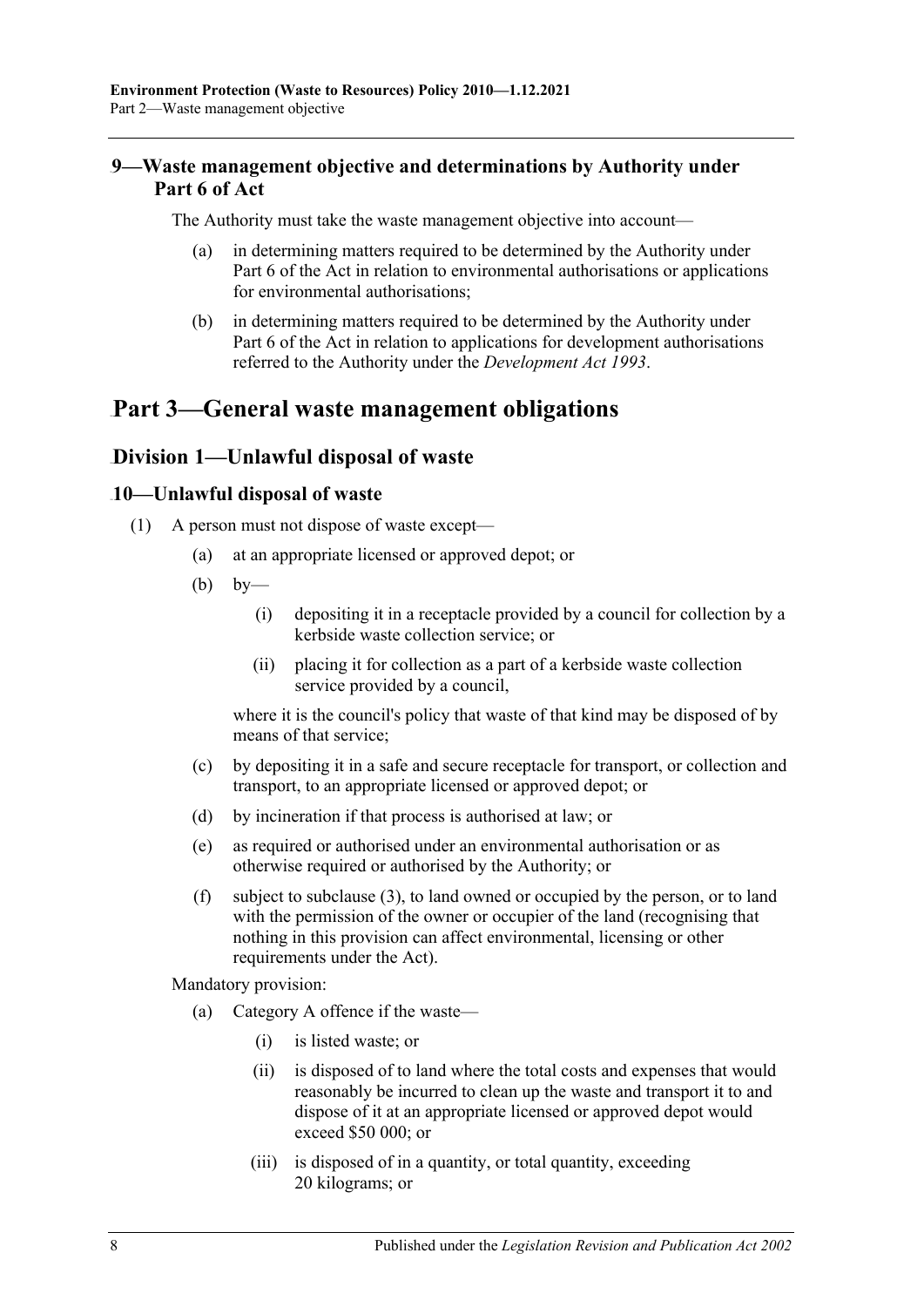- (iv) is disposed of in a manner referred to in [subclause](#page-8-2) (3);
- (b) in any other case—Category B offence.
- (2) In order to facilitate the proper management of waste that is to be collected under [subclause](#page-7-5) (1)(b), a metropolitan council must provide a weekly general kerbside waste collection service (other than for recyclable waste or vegetative matter) in respect of residential premises within its area.
- <span id="page-8-2"></span>(3) [Subclause](#page-7-6)  $(1)(f)$  does not apply if the waste is disposed of-
	- (a) in a manner that results in environmental harm affecting water occurring naturally above or under the ground or water introduced to an aquifer or other area under the ground; or
	- (b) in a manner that results in site contamination or an environmental nuisance; or
	- (c) in a sinkhole located in a karst environment; or
	- (d) in a manner that causes or has the potential to cause unstable geotechnical conditions (including landslides, soil erosion or substantial movement of the waste); or
	- (e) in a manner that causes or has the potential to cause an infestation of vermin, rodents or other pests; or
	- (f) in a manner that is or may be a potential fire hazard.
- (4) An owner or occupier of land must not permit another to dispose of waste to the land in a manner referred to in [subclause](#page-8-2) (3).

Mandatory provision: Category A offence.

(5) The result of disposing of waste in contravention of this clause is declared to be environmental harm for the purposes of section 5(1)(b) of the Act.

### <span id="page-8-0"></span>23B**Division 2—Waste or other matter to be treated prior to disposal to landfill**

#### <span id="page-8-1"></span>13B**11—Waste or other matter to be treated prior to disposal to landfill**

- (1) This clause applies to waste or other matter produced in an area specified in [Schedule](#page-17-1) 2 other than waste or matter excluded from the application of this clause by [Schedule](#page-17-2) 3.
- <span id="page-8-3"></span>(2) A person must not dispose of waste or matter to which this clause applies at a landfill depot unless the waste or matter results from, or has been subject to, treatment for resource recovery carried out—
	- (a) at an appropriate licensed material recovery facility, waste reprocessing facility or composting works; or
	- (b) at some other facility that has been approved by the Authority for the purposes of this clause; or
	- (c) in accordance with the waste management hierarchy and to the extent reasonably achievable.

Mandatory provision: Category B offence.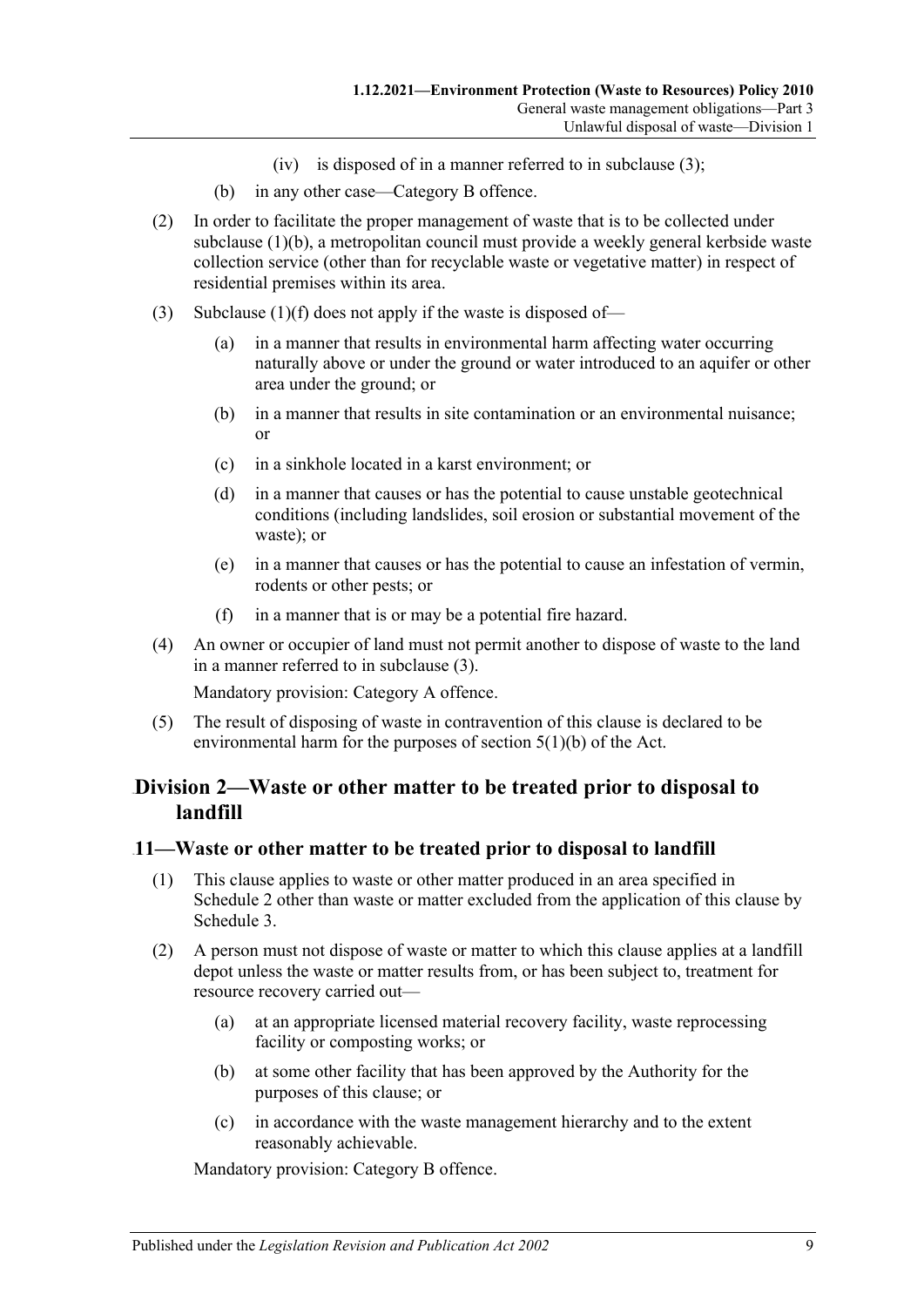- <span id="page-9-2"></span>(3) The operator of a landfill depot must not receive waste or matter to which this clause applies for disposal at the depot unless the waste or matter results from, or has been subject to, treatment for resource recovery carried out—
	- (a) at an appropriate licensed material recovery facility, waste reprocessing facility or composting works; or
	- (b) at some other facility that has been approved by the Authority for the purposes of this clause; or
	- (c) in accordance with the waste management hierarchy and to the extent reasonably achievable.

Mandatory provision: Category B offence.

- <span id="page-9-3"></span>(4) For the purposes of this clause, waste or other matter received at a landfill depot will be taken to result from, or have been subject to, treatment for resource recovery if it has been received from—
	- (a) an appropriate licensed material recovery facility, waste reprocessing facility or composting works; or
	- (b) some other facility that has been approved by the Authority for the purposes of this clause.
- <span id="page-9-4"></span>(5) The Authority may
	- (a) grant an approval to a facility for the purposes of [subclauses](#page-8-3)  $(2)$ ,  $(3)$  and  $(4)$ subject to such conditions as the Authority thinks fit (and the Authority may vary those conditions from time to time);
	- (b) revoke such an approval on such grounds as the Authority thinks fit.
- (6) The conditions of an approval may be varied by the addition, substitution or deletion of 1 or more conditions.
- (7) An operator of a landfill depot, material recovery facility, waste reprocessing facility or composting works may, for the purposes of this clause, following the examination of waste or other matter, determine that the waste or matter need not be subject to treatment for resource recovery or further treatment for resource recovery, provided that such determination is made in accordance with—
	- (a) any licence conditions that are expressed to apply for the purposes of this clause; or
	- (b) any conditions that apply under [subclause](#page-9-4) (5); or
	- (c) any guidelines published from time to time by the Authority for the purposes of this clause.

## <span id="page-9-0"></span>24B**Division 3—Disposal of prohibited landfill waste or matter**

### <span id="page-9-1"></span>14B**12—Disposal of prohibited landfill waste or matter**

(1) A person must not dispose of waste or other matter at a landfill depot if the waste or matter was produced in an area for which the waste or matter is prohibited landfill waste or matter.

Mandatory provision: Category B offence.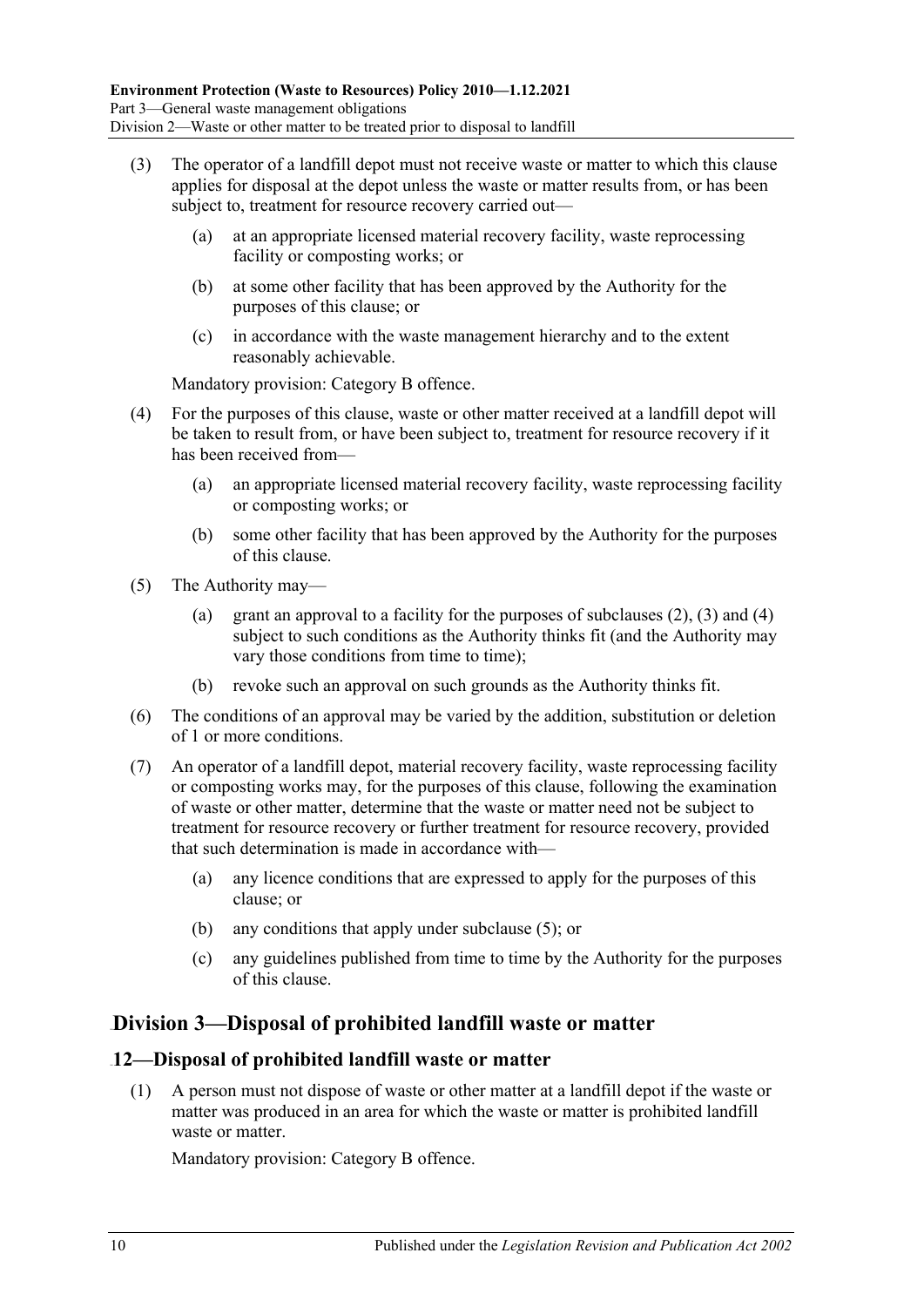(2) A person must not dispose of waste or other matter in an area for which the waste or matter is prohibited landfill waste or matter by depositing it in a receptacle for collection or transport for disposal at a landfill depot (whether directly or via a transfer station).

Mandatory provision: Category B offence.

- <span id="page-10-0"></span>(3) The operator of a landfill depot must not receive waste or other matter for disposal at the depot if—
	- (a) the waste or matter was produced in an area for which the waste or matter is prohibited landfill waste or matter; or
	- (b) the depot is situated in an area for which the waste or matter is prohibited landfill waste or matter.

Mandatory provision: Category B offence.

- <span id="page-10-1"></span>(4) This clause does not apply to the disposal or receipt of waste or other matter at a landfill depot if—
	- (a) a determination has been made, following examination of the waste or matter, that the waste or matter need not be subject to treatment, or further treatment, for the removal of material that is prohibited landfill waste or matter; and
	- (b) the determination has been made—
		- (i) at an appropriate licensed material recovery facility, waste reprocessing facility or composting works in accordance with any licence conditions that are expressed to apply for the purposes of this clause; or
		- (ii) at some other facility that has been approved by the Authority for the purposes of this clause in accordance with any conditions that apply under this clause; or
		- (iii) in accordance with any guidelines published from time to time by the Authority for the purposes of this clause.
- <span id="page-10-2"></span>(5) For the purposes of [subclause](#page-10-0) (3), prohibited landfill waste or matter received at a landfill depot will be taken to have been the subject of a determination referred to in [subclause](#page-10-1) (4) if it has been received from—
	- (a) an appropriate licensed material recovery facility, waste reprocessing facility or composting works; or
	- (b) some other facility that has been approved by the Authority for the purposes of this clause.
- (6) The Authority may—
	- (a) grant an approval to a facility for the purposes of [subclauses](#page-10-1) (4) and [\(5\)](#page-10-2) subject to such conditions as the Authority thinks fit (and the Authority may vary those conditions from time to time); and
	- (b) revoke such an approval on such grounds as the Authority thinks fit.
- (7) The conditions of an approval may be varied by the addition, substitution or deletion of one or more conditions.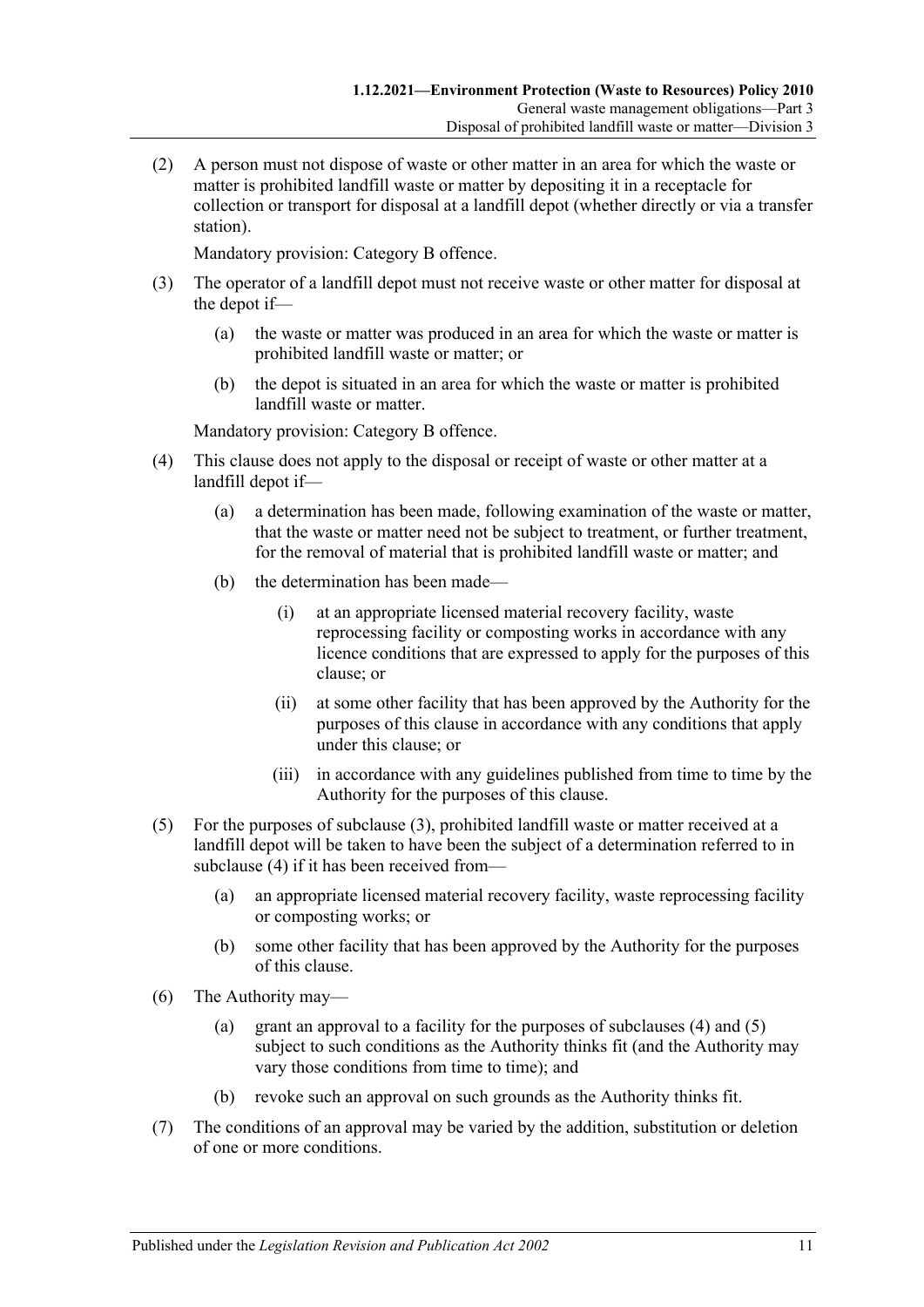### <span id="page-11-0"></span>15B**13—Exemptions under Part 6 of Act**

Section 39(1) of the Act does not apply to an application for an exemption from clause 12.

## <span id="page-11-1"></span>25B**Division 4—General waste transport**

#### <span id="page-11-2"></span>14—General waste transport

A person who transports waste or other matter on or in a vehicle must—

- (a) take all reasonable and practicable steps to cover, contain or secure the waste or matter to ensure that it remains on or in the vehicle throughout the course of transportation; and
- (b) ensure that the vehicle being used to transport the waste or matter is designed and sufficiently well maintained so as to prevent the spillage or leakage of the waste or matter; and
- (c) take all reasonable and practicable steps to prevent spillage or leakage of the waste or matter during its loading and unloading; and
- (d) not cause any danger or potential danger by transporting volatile waste or matter in the passenger compartment or transporting incompatible kinds of waste or matter in the same container, or in close proximity in or on the vehicle; and
- (e) if a waste transporter, have on the vehicle an emergency spill kit of a kind suitable for waste or matter of the kind being transported; and
- (f) comply with all reasonable directions of the operator of a licensed depot at which the waste or matter is received; and
- (g) comply with the provisions of the *Australian Code for the Transport of Dangerous Goods by Road and Rail*, Seventh Edition published by the National Transport Commission, as amended from time to time.

Mandatory provision: Category D offence.

## <span id="page-11-3"></span>33B**Part 4—Additional obligations relating to particular activities and wastes**

#### <span id="page-11-4"></span>26B**Division 1—Management of unlicensed activities involving listed wastes**

#### <span id="page-11-6"></span><span id="page-11-5"></span>17B**15—Management of unlicensed activities involving listed wastes**

- (1) Subject to [subclause](#page-12-3) (2), a person who is not required to hold a licence in respect of an activity that produces, or involves the storage, handling, treatment or disposal of, listed waste must, if the person engages in that activity—
	- (a) ensure that if the listed waste is removed by a waste transporter, the transporter is a licensed waste transporter authorised to transport waste of that kind; and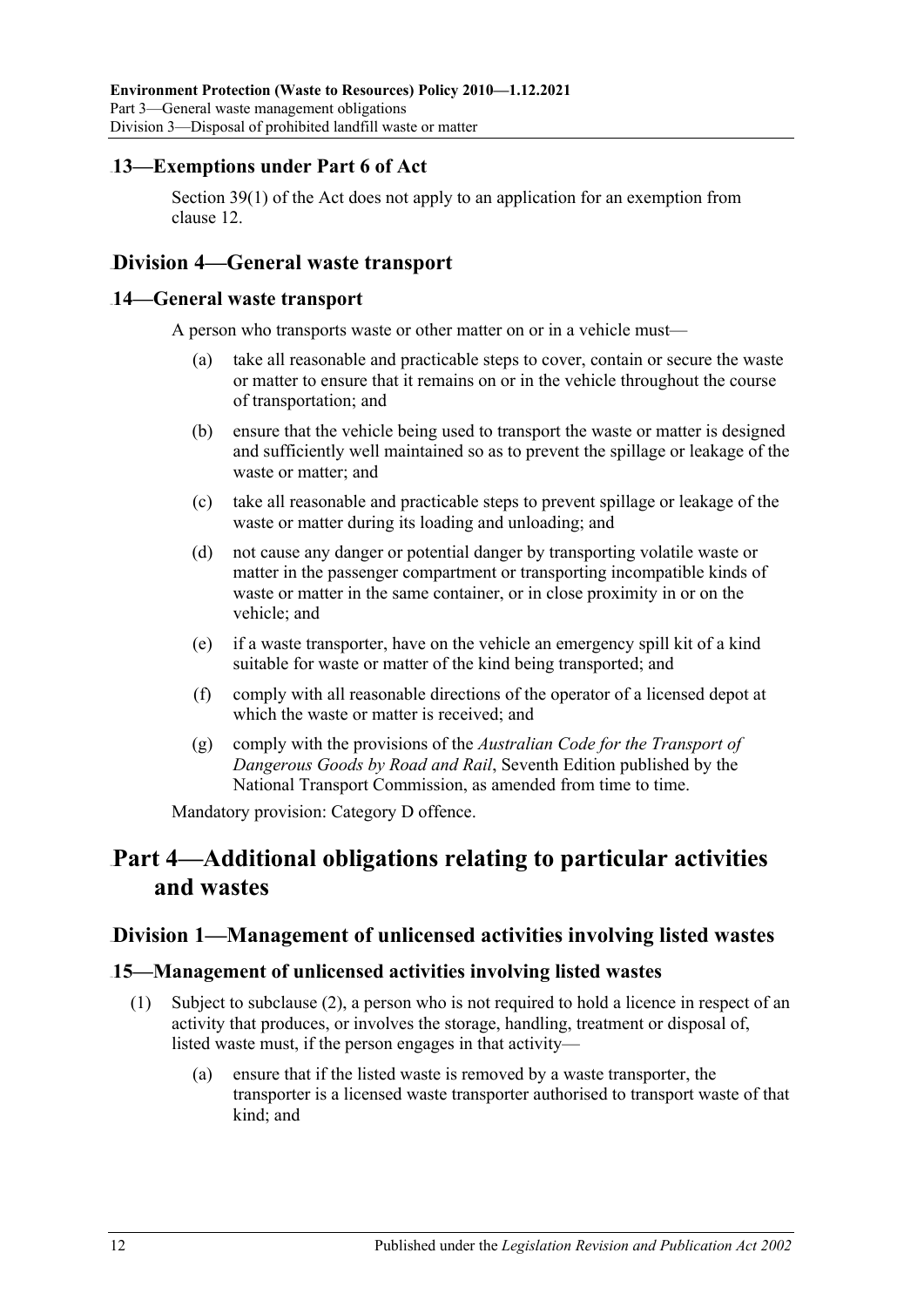(b) in disposing of the listed waste, take reasonable steps to ensure that the waste is transported to an appropriate licensed or approved depot.

Mandatory provision: Category B offence.

- <span id="page-12-3"></span>(2) [Subclause](#page-11-6) (1) does not apply—
	- (a) to the disposal of waste if the waste is—
		- (i) deposited in a receptacle provided by a council for collection by a kerbside waste collection service; or
		- (ii) placed for collection as a part of a kerbside waste collection service provided by a council,

and it is the council's policy that waste of that kind may be disposed of by means of that service; or

(b) in respect of medical waste produced in the course of a prescribed activity.

### <span id="page-12-0"></span>27B**Division 2—Medical waste**

#### <span id="page-12-4"></span><span id="page-12-1"></span>18B**16—Collection and transport of medical waste**

- (1) Medical waste produced in the course of a prescribed activity must, as soon as is reasonably practicable after its production, be placed in a prescribed container and—
	- (a) collected for disposal by—
		- (i) a licensed waste transporter authorised to collect and transport medical waste; or
		- (ii) a council; or
	- (b) transported by a person employed or engaged in the business producing the waste directly to—
		- (i) a licensed depot, facility or works at which medical waste may be received pursuant to the licence; or
		- (ii) a hospital.
- (2) A person who carries on a business involving a prescribed activity must ensure that medical waste produced in the course of the business is placed in a prescribed container and collected or transported in accordance with [subclause](#page-12-4) (1).

Mandatory provision: Category B offence.

#### <span id="page-12-2"></span>19B**17—Duties of councils, hospitals and pharmacies in relation to medical waste**

- (1) This clause applies to—
	- (a) a council or hospital that receives and stores medical waste produced in the course of a prescribed activity; and
	- (b) a pharmacy that receives and stores medical waste produced in the course of a domestic activity.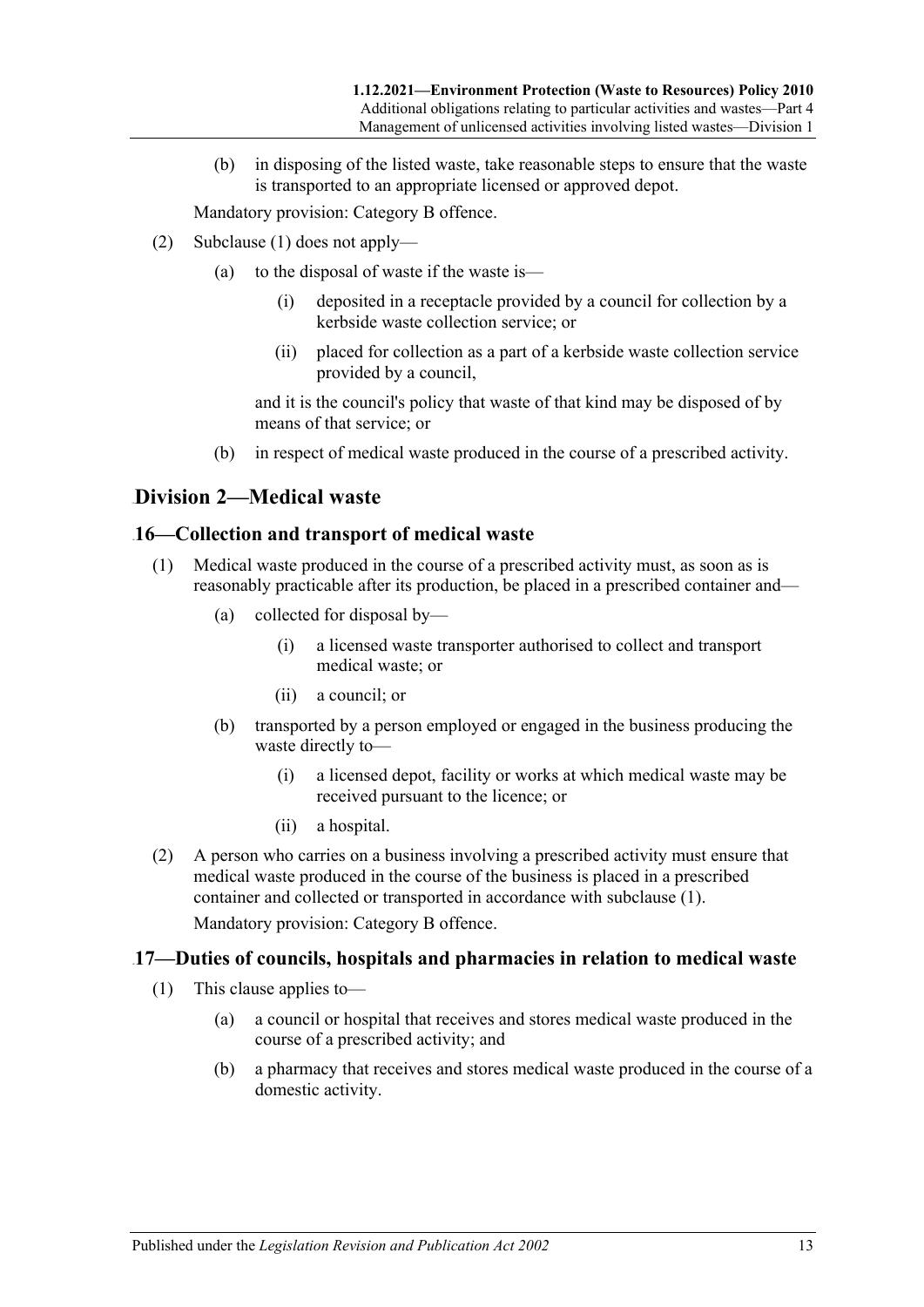- (2) A council, hospital or pharmacy to which this clause applies must ensure that the following provisions are complied with in relation to any medical waste received by it:
	- (a) if any other waste is mixed with medical waste, the other waste is to be dealt with under this clause in the same way as is required in relation to medical waste;
	- (b) all medical waste must be stored in containers that are—
		- (i) weatherproof; and
		- (ii) shatterproof; and
		- (iii) insect and vermin proof; and
		- (iv) leak proof or, in the case of containers storing only discarded medical sharps or any other sharp articles, leak resistant;
	- (c) all containers for medical waste that are kept for further use must be thoroughly cleaned and disinfected as soon as reasonably practicable after emptying;
	- (d) all containers used for the storage or transport of medical waste must be clearly labelled as containing medical waste;
	- (e) all containers of medical waste must be stored in a secure location;
	- (f) all necessary equipment required to clean and disinfect the area in case of accidental spillage of medical waste must be readily available and accessible;
	- (g) discarded medical sharps or any other sharp articles—
		- (i) must be contained for disposal in containers that comply with the requirements of AS 4031-1992 *Non-reusable containers for the collection of sharp medical items used in health care areas*, as amended from time to time, AS 4261:1994 *Reusable containers for the collection of sharp items used in human and animal applications*, as amended from time to time, AS 4939-2001 *Non-reusable personal use containers for the collection and disposal of hypodermic needles and syringes*, as amended from time to time, or British Standard 7320:1990 *Specification for sharps containers*, as amended from time to time, as the case requires; and
		- (ii) must not be subject to compaction by a compacting device nor placed for storage or transport in a portable or mobile compactor;
	- (h) medical waste must be disposed of as soon as reasonably practicable;
	- (i) all medical waste must be—
		- (i) disposed of by incineration; or
		- (ii) disposed of by such other method of treatment or disposal as is approved by the Authority and subject to such conditions as the Authority thinks fit; or
		- (iii) collected for disposal by—
			- (A) a licensed waste transporter authorised to collect and transport medical waste; or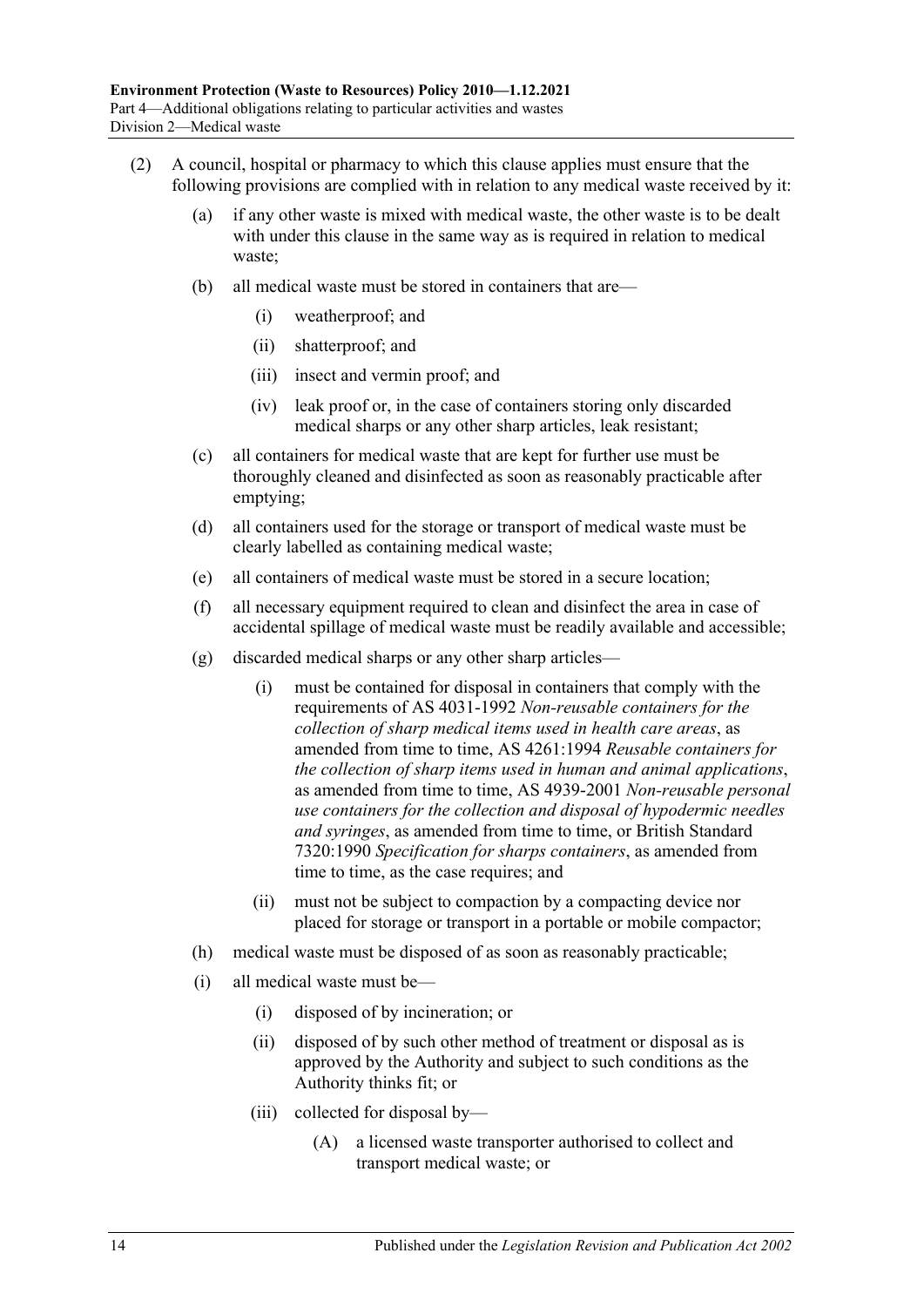- (B) a council;
- (j) before the collection of medical waste for disposal, the transporter must be advised of the nature of the waste, hazards associated with the waste and any precautions that need to be taken during the collection, transport or disposal of the medical waste;
- (k) the transporter must be given such assistance as is required to ensure that loading operations are carried out in such a way as to prevent spillage of any medical waste.

Mandatory provision: Category B offence.

#### <span id="page-14-0"></span>20B**18—Disposal of medical sharps**

- (1) A person must not dispose of medical sharps by—
	- (a) depositing medical sharps in a receptacle provided by a council for collection by a kerbside waste collection service; or
	- (b) placing medical sharps for collection as a part of a kerbside waste collection service provided by a council.

Mandatory provision: Category D offence.

(2) In this clause—

*medical sharp* includes needles, hypodermic needles, syringes with needles or other surgical instruments that have been used in a domestic situation for medical purposes.

<span id="page-14-3"></span>(3) This clause will not apply until the second anniversary of the day fixed by the Governor for this policy to come into operation.

### <span id="page-14-1"></span>28B**Division 3—Management of other particular wastes**

#### <span id="page-14-2"></span>21B**19—Matters to be taken into account by Authority under Part 6 of Act in relation to HCBs, OCPs and PCBs**

- (1) In determining matters required to be determined by the Authority under Part 6 of the Act—
	- (a) in relation to environmental authorisations or applications for environmental authorisations; or
	- (b) in relation to applications for development authorisations referred to the Authority under the *[Development Act](http://www.legislation.sa.gov.au/index.aspx?action=legref&type=act&legtitle=Development%20Act%201993) 1993*,

that involve the management of HCBs, the Authority must, in addition to taking into account the waste management objective, take into account the *National Strategy for the Management of Scheduled Wastes*, as amended from time to time, and the *Hexachlorobenzene Waste Management Plan* prepared under the *National Strategy for the Management of Scheduled Wastes* by ANZECC, as amended from time to time.

- (2) In determining matters required to be determined by the Authority under Part 6 of the Act—
	- (a) in relation to environmental authorisations or applications for environmental authorisations; or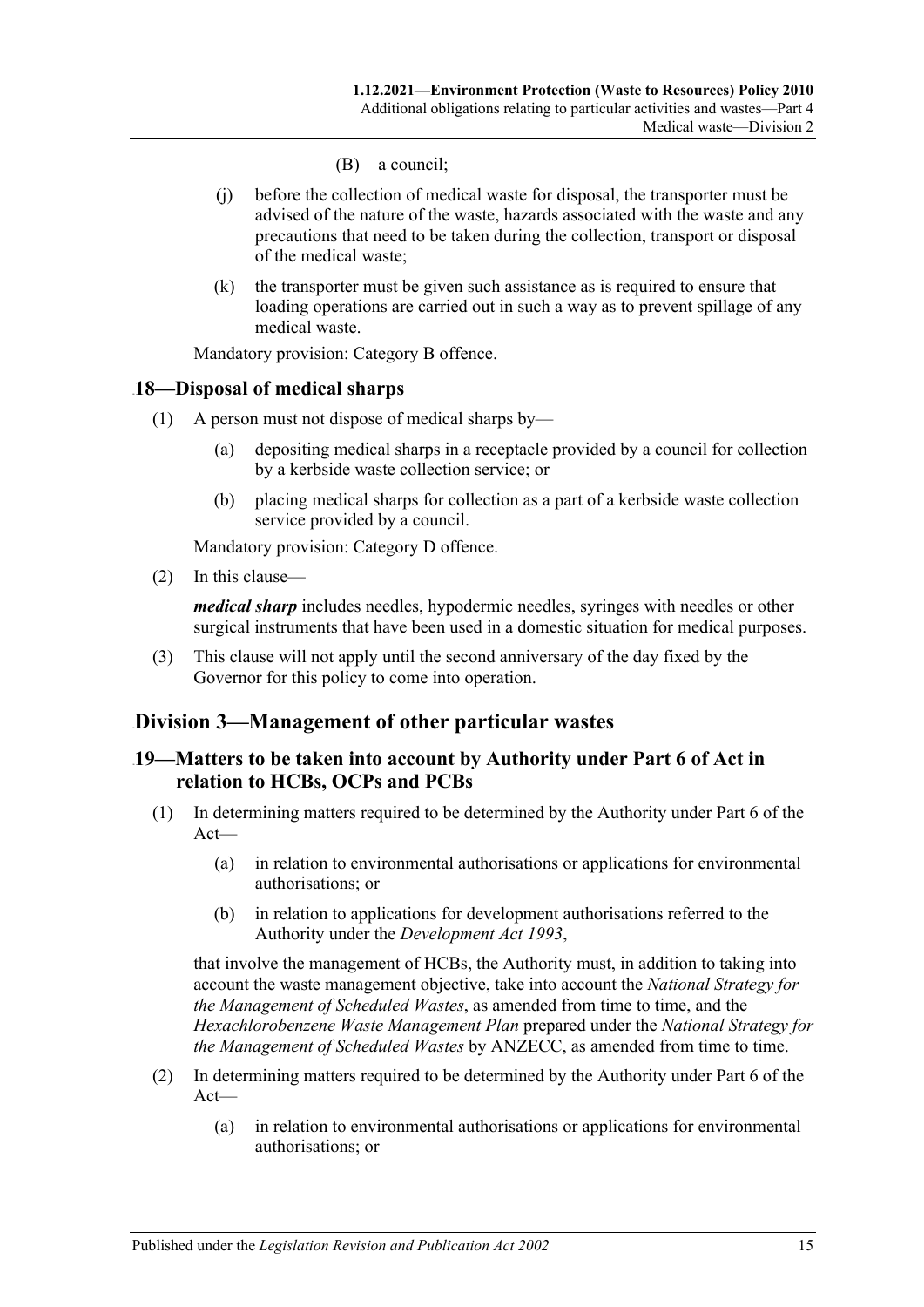(b) in relation to applications for development authorisations referred to the Authority under the *[Development Act](http://www.legislation.sa.gov.au/index.aspx?action=legref&type=act&legtitle=Development%20Act%201993) 1993*,

that involve the management of OCPs, the Authority must, in addition to taking into account the waste management objective, take into account the *National Strategy for the Management of Scheduled Wastes*, as amended from time to time, and the *Organochlorine Pesticides Waste Management Plan* prepared under the *National Strategy for the Management of Scheduled Wastes* by ANZECC, as amended from time to time.

- (3) In determining matters required to be determined by the Authority under Part 6 of the  $Act$ —
	- (a) in relation to environmental authorisations or applications for environmental authorisations; or
	- (b) in relation to applications for development authorisations referred to the Authority under the *[Development Act](http://www.legislation.sa.gov.au/index.aspx?action=legref&type=act&legtitle=Development%20Act%201993) 1993*,

that involve the management of PCBs, the Authority must, in addition to taking into account the waste management objective, take into account the *National Strategy for the Management of Scheduled Wastes*, as amended from time to time, and the *Polychlorinated Biphenyls Waste Management Plan* prepared under the *National Strategy for the Management of Scheduled Wastes* by ANZECC, as amended from time to time.

## <span id="page-15-0"></span>34B**Part 5—Waste management codes of practice and general environmental duty**

#### <span id="page-15-2"></span><span id="page-15-1"></span>8B**20—Waste management codes of practice and general environmental duty**

- (1) For the purposes of section 25(3)(b) of the Act, compliance with a prescribed code of practice by a person to whom the code applies will satisfy the general environmental duty under section 25 of the Act in relation to pollution by waste of a kind to which the code applies.
- (2) For the purposes of [subclause](#page-15-2) (1), a prescribed code of practice is to be taken to include a requirement for compliance with—
	- (a) any other provision of this policy; and
	- (b) any provision of another environment protection policy or the regulations under the Act; and
	- (c) any condition of an environmental authorisation,

to the extent to which the provision or condition is applicable to an activity to which the prescribed code of practice applies.

(3) In this clause—

*prescribed code of practice* means a document declared to be a prescribed code of practice by [Schedule 5.](#page-20-0)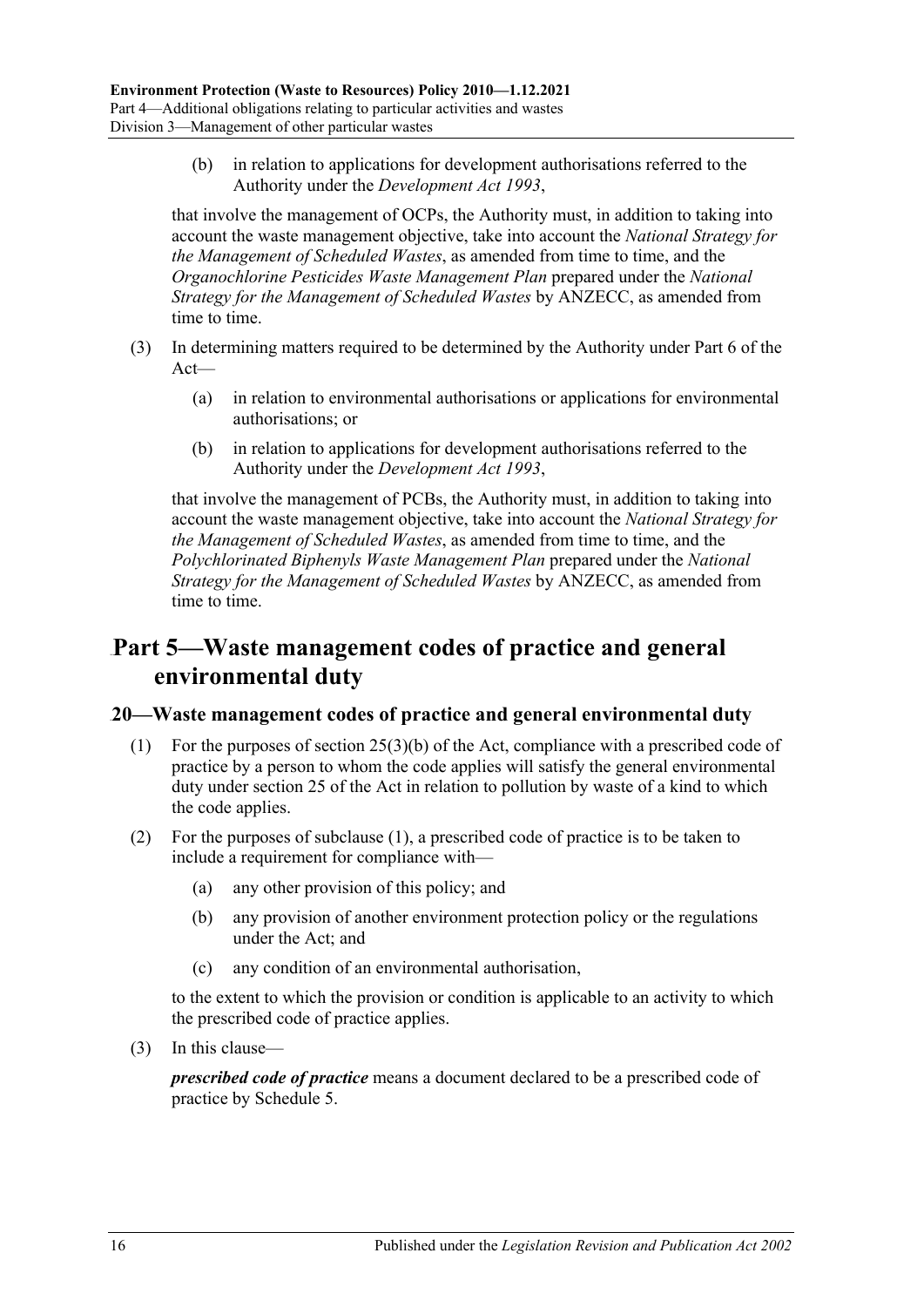## <span id="page-16-0"></span>35B**Part 6—Design, construction and operational standards for depots, facilities or works**

### <span id="page-16-1"></span>9B**21—Matters to be taken into account by Authority in relation to landfill depots**

In determining matters required to be determined by the Authority—

- (a) under Part 6 of the Act in relation to environmental authorisations, or applications for environmental authorisations, that relate to landfill depots; or
- (b) under Part 6 of the Act in relation to applications for development authorisations referred to the Authority under the *[Development Act](http://www.legislation.sa.gov.au/index.aspx?action=legref&type=act&legtitle=Development%20Act%201993) 1993* that relate to landfill depots,

the Authority must, in addition to taking into account the waste management objective, take into account the *EPA Guidelines for Environmental Management of Landfill Facilities (Municipal Solid Waste and Commercial and Industrial General Waste)* 2007 prepared by the Authority, as amended from time to time.

### <span id="page-16-2"></span>22—Matters to be taken into account by Authority in relation to material **recovery facilities and beverage container collection depots and super collectors**

In determining matters required to be determined by the Authority—

- (a) under Part 6 of the Act in relation to environmental authorisations, or applications for environmental authorisations, that relate to material recovery facilities; or
- (b) under Part 6 of the Act in relation to applications for development authorisations referred to the Authority under the *[Development Act](http://www.legislation.sa.gov.au/index.aspx?action=legref&type=act&legtitle=Development%20Act%201993) 1993* that relate to material recovery facilities; or
- (c) under section 69 of the Act in relation to applications for approvals under that section,

the Authority must, in addition to taking into account the waste management objective, take into account the *Environmental Guidelines for Resource Recovery and Waste Transfer Depots* 2001 and the *Environmental Guidelines for Collection Depots* 2000 prepared by the Authority, as amended from time to time.

### <span id="page-16-3"></span>23—Matters to be taken into account by Authority in relation to transfer **stations**

In determining matters required to be determined by the Authority—

- (a) under Part 6 of the Act in relation to environmental authorisations, or applications for environmental authorisations, that relate to transfer stations; or
- (b) under Part 6 of the Act in relation to applications for development authorisations referred to the Authority under the *[Development Act](http://www.legislation.sa.gov.au/index.aspx?action=legref&type=act&legtitle=Development%20Act%201993) 1993* that relate to transfer stations,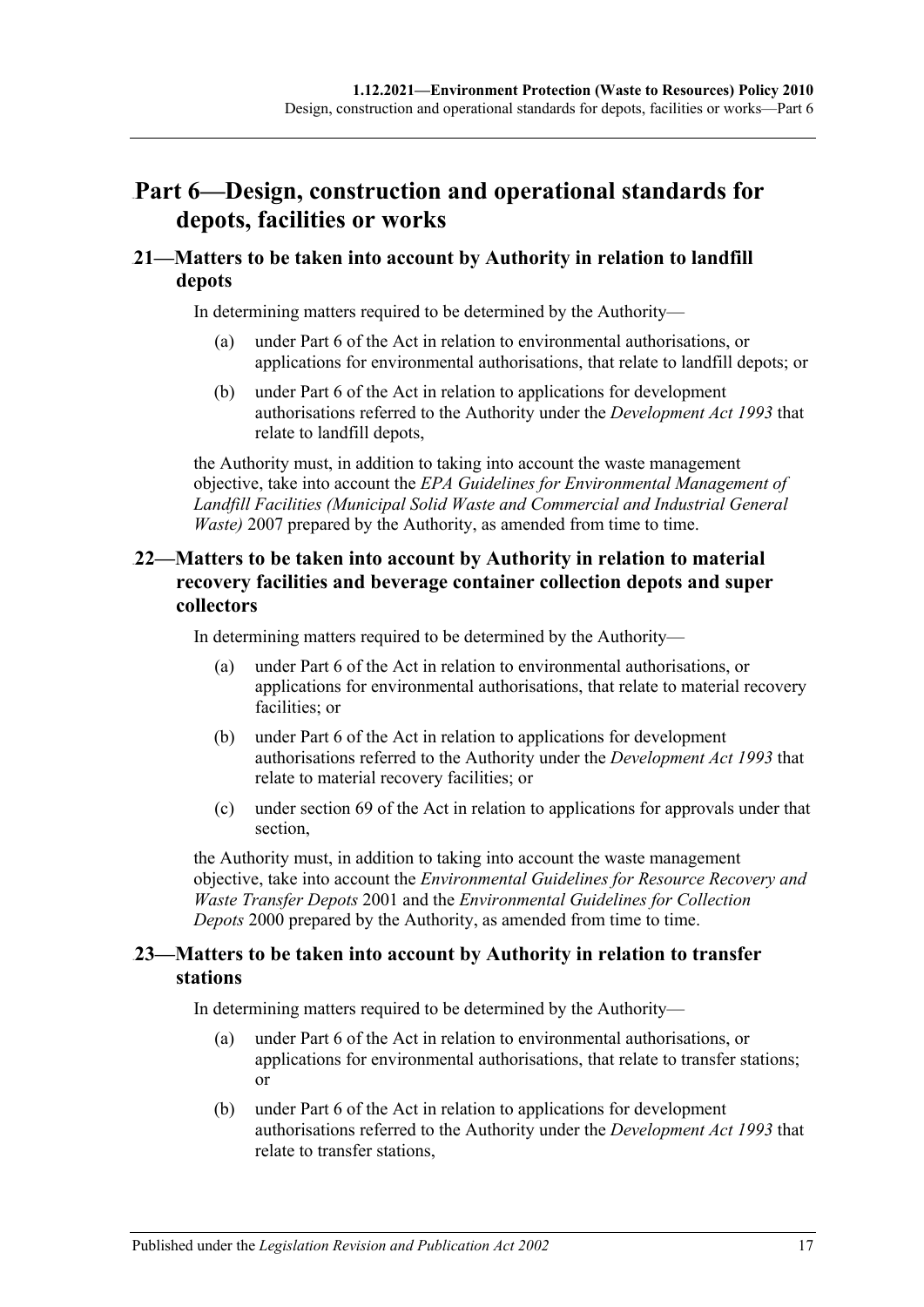the Authority must, in addition to taking into account the waste management objective, take into account the *Environmental Guidelines for Resource Recovery and Waste Transfer Depots* 2001 prepared by the Authority, as amended from time to time.

## <span id="page-17-0"></span>**Schedule 1—Waste to which policy does not apply**

For the purposes of [clause](#page-6-0) 6, this policy does not apply to the following waste:

(a) radioactive waste the management or disposal of which is regulated under the *[Radiation Protection and Control Act](http://www.legislation.sa.gov.au/index.aspx?action=legref&type=act&legtitle=Radiation%20Protection%20and%20Control%20Act%201982) 1982* or a law of the Commonwealth.

## <span id="page-17-1"></span>**Schedule 2—Specified areas for clause 11**

The following areas are specified for the purposes of clause 11 (Waste to be treated prior to disposal to landfill):

(a) Metropolitan Adelaide.

## <span id="page-17-2"></span>**Schedule 3—Waste and other matter excluded from application of clause 11**

1 Waste or other matter of the following kinds is excluded from the application of clause 11 (Waste or other matter to be treated prior to disposal to landfill):

- (a) hazardous waste;
- (b) medical waste;
- (c) quarantine waste;
- (d) wastewater;
- (e) waste collected by a council by a kerbside waste collection service where the council also provides separate kerbside waste collection services for recyclable waste and vegetative matter;
- (ea) waste collected by the Adelaide Hills Council by a kerbside waste collection service in the prescribed areas of the Adelaide Hills Council, where the Council also provides a separate kerbside waste collection service for recyclable waste;
- (f) waste collected by a council through its street sweeping operations or through the emptying of rubbish bins located in public places;
- (g) waste or other matter that the operators of all licensed material recovery facilities, waste reprocessing facilities or composting works are not authorised under their licences to receive at the facilities or works;
- (h) waste that is required or authorised by an environmental authorisation to be disposed of to landfill without treatment or otherwise required or authorised by the Authority to be disposed of to landfill without treatment;
- (i) for the period until the third anniversary of the day fixed by the Governor for this policy to come into operation—domestic waste transported other than by a licensed waste transporter.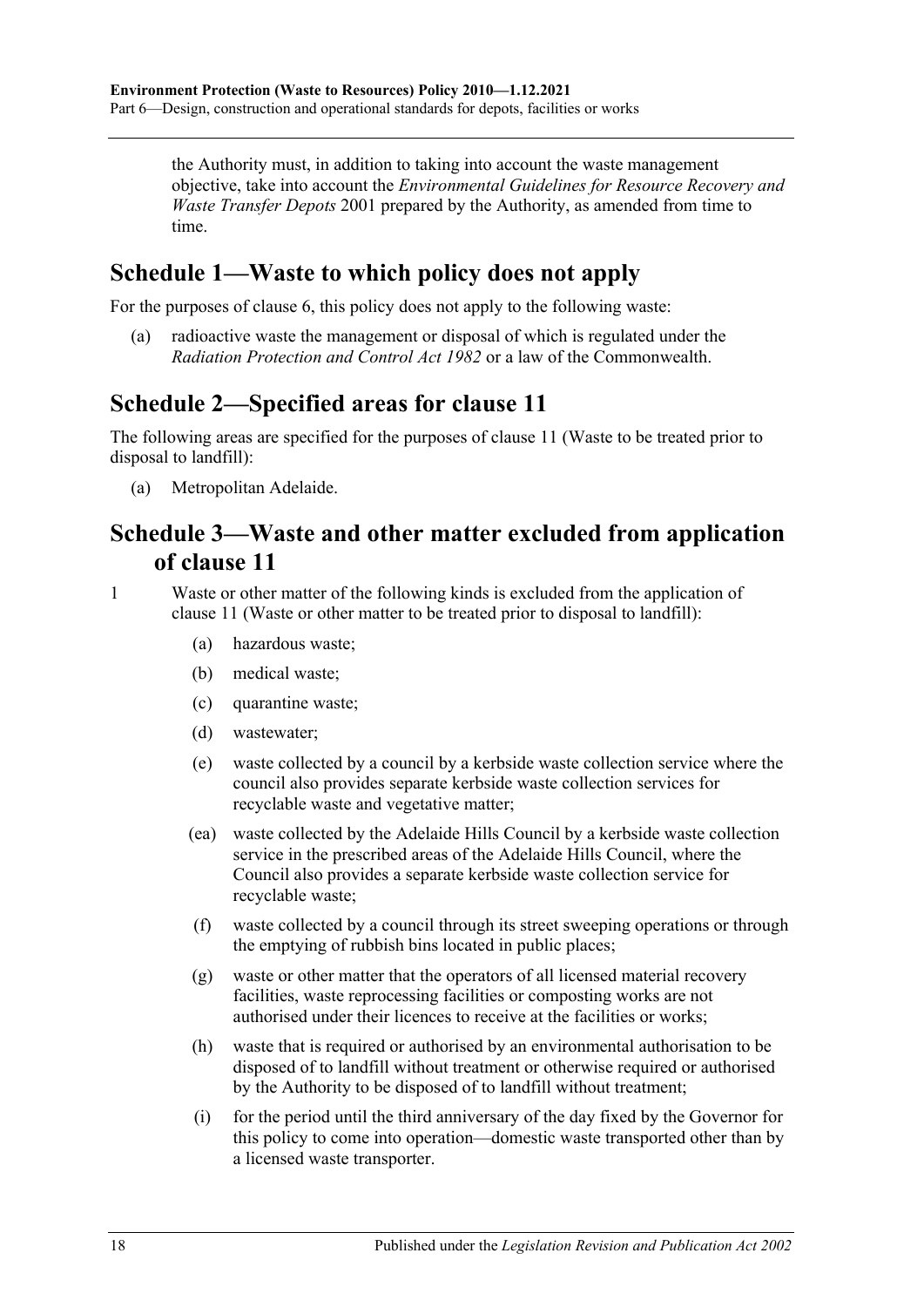- 2 For the purposes of this Schedule, the following are prescribed areas of the Adelaide Hills Council:
	- (a) the Watershed (Primary Production) Zone;
	- (b) the Hills Face Zone;
	- (c) the Public Purpose Zone,

as defined in the relevant Development Plan under the *[Development Act](http://www.legislation.sa.gov.au/index.aspx?action=legref&type=act&legtitle=Development%20Act%201993) 1993*.

## <span id="page-18-0"></span>**Schedule 4—Prohibited landfill waste or matter**

<span id="page-18-1"></span>1 For the purposes of clause 12 (Disposal of prohibited landfill waste or matter), the waste or other matter identified below is prohibited landfill waste or matter for the specified area.

|      | Waste or other matter                                                                                                                                                                                                                                                                                           | Area             |
|------|-----------------------------------------------------------------------------------------------------------------------------------------------------------------------------------------------------------------------------------------------------------------------------------------------------------------|------------------|
|      | Risk-based                                                                                                                                                                                                                                                                                                      |                  |
| (1)  | Hazardous waste                                                                                                                                                                                                                                                                                                 | All of the State |
| (2)  | Lead acid batteries                                                                                                                                                                                                                                                                                             | All of the State |
| (3)  | Liquid waste                                                                                                                                                                                                                                                                                                    | All of the State |
| (4)  | Medical waste                                                                                                                                                                                                                                                                                                   | All of the State |
| (5)  | Oil                                                                                                                                                                                                                                                                                                             | All of the State |
| (6)  | Tyres—whole tyres other than earth mover tyres and tyres that<br>have been exposed to radioactive materials through mining<br>operations                                                                                                                                                                        | All of the State |
| (7)  | On and after the first anniversary of the day fixed by the Governor All of the State<br>for this policy to come into operation—vehicles                                                                                                                                                                         |                  |
|      | Aggregated recoverable materials                                                                                                                                                                                                                                                                                |                  |
| (8)  | Cardboard and paper waste aggregated for resource recovery<br>separately from other waste                                                                                                                                                                                                                       | All of the State |
| (9)  | Glass packaging aggregated for resource recovery (whether alone<br>or with other recyclables)                                                                                                                                                                                                                   | All of the State |
| (10) | Metals—aluminium, copper, steel or iron or a blend or alloy of<br>any such metals aggregated for resource recovery (whether alone<br>or with other recyclables), other than metal products with<br>components of different metals that cannot be readily separated                                              | All of the State |
| (11) | PET or HDPE plastic packaging aggregated for resource recovery<br>(whether alone or with other recyclables)                                                                                                                                                                                                     | All of the State |
| (12) | Vegetative matter aggregated for resource recovery and collected<br>by a council by a kerbside waste collection service operated as a<br>separate collection service for such waste, other than such waste<br>collected from within a quarantine area declared under the Fruit<br>and Plant Protection Act 1992 | All of the State |
| (13) | On and after the first anniversary of the day fixed by the Governor All of the State<br>for this policy to come into operation-PP or LDPE plastic<br>packaging aggregated for resource recovery (whether alone or with<br>other recyclables)                                                                    |                  |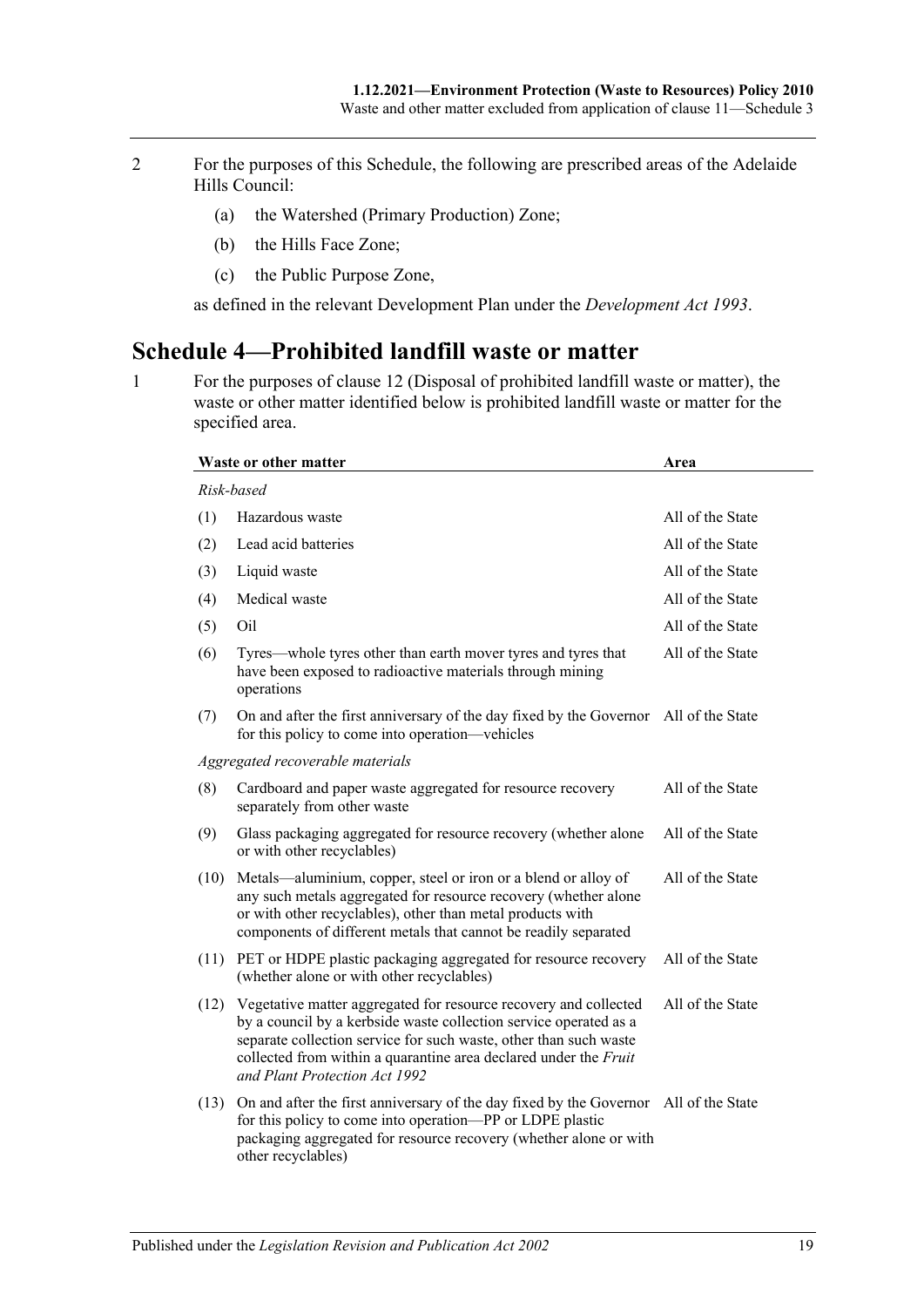Schedule 4—Prohibited landfill waste or matter

| (14) On and after the second anniversary of the day fixed by the<br>Governor for this policy to come into operation-PVC or PS<br>plastic packaging aggregated for resource recovery (whether alone<br>or with other recyclables)<br>Other                                        | All of the State                                                                                                                                                                                                                                                                                                                                                                                                        |
|----------------------------------------------------------------------------------------------------------------------------------------------------------------------------------------------------------------------------------------------------------------------------------|-------------------------------------------------------------------------------------------------------------------------------------------------------------------------------------------------------------------------------------------------------------------------------------------------------------------------------------------------------------------------------------------------------------------------|
|                                                                                                                                                                                                                                                                                  |                                                                                                                                                                                                                                                                                                                                                                                                                         |
|                                                                                                                                                                                                                                                                                  |                                                                                                                                                                                                                                                                                                                                                                                                                         |
| (15) On and after the second anniversary of the day fixed by the<br>Governor for this policy to come into operation—fluorescent<br>lighting and any other lighting that contains mercury                                                                                         | Metropolitan Adelaide                                                                                                                                                                                                                                                                                                                                                                                                   |
| for this policy to come into operation—fluorescent lighting and<br>any other lighting that contains mercury                                                                                                                                                                      | than Metropolitan<br>Adelaide                                                                                                                                                                                                                                                                                                                                                                                           |
| Governor for this policy to come into operation—computer<br>monitors and televisions, including components, subassemblies<br>and consumables that are part of the equipment when discarded                                                                                       | Metropolitan Adelaide                                                                                                                                                                                                                                                                                                                                                                                                   |
| On and after the third anniversary of the day fixed by the Governor All of the State, other<br>for this policy to come into operation-computer monitors and<br>televisions, including components, subassemblies and<br>consumables that are part of the equipment when discarded | than Metropolitan<br>Adelaide                                                                                                                                                                                                                                                                                                                                                                                           |
| for this policy to come into operation—white goods                                                                                                                                                                                                                               | Metropolitan Adelaide                                                                                                                                                                                                                                                                                                                                                                                                   |
| On and after the first anniversary of the day fixed by the Governor<br>for this policy to come into operation-whitegoods                                                                                                                                                         | All of the State, other<br>than Metropolitan<br>Adelaide                                                                                                                                                                                                                                                                                                                                                                |
| On and after the third anniversary of the day fixed by the Governor Metropolitan Adelaide<br>for this policy to come into operation—electrical or electronic<br>equipment not referred to above                                                                                  |                                                                                                                                                                                                                                                                                                                                                                                                                         |
| On and after the third anniversary of the day fixed by the Governor All of the State, other<br>for this policy to come into operation—electrical or electronic<br>equipment not referred to above                                                                                | than Metropolitan<br>Adelaide                                                                                                                                                                                                                                                                                                                                                                                           |
| On and after the second anniversary of the day fixed by the<br>Governor for this policy to come into operation—whole earth<br>mover tyres                                                                                                                                        | Metropolitan Adelaide                                                                                                                                                                                                                                                                                                                                                                                                   |
| Governor for this policy to come into operation—whole earth<br>mover tyres                                                                                                                                                                                                       | All of the State, other<br>than Metropolitan<br>Adelaide                                                                                                                                                                                                                                                                                                                                                                |
| (20)<br>(21)                                                                                                                                                                                                                                                                     | (16) On and after the third anniversary of the day fixed by the Governor All of the State, other<br>(17) On and after the second anniversary of the day fixed by the<br>(19) On and after the first anniversary of the day fixed by the Governor<br>(23)<br>(24) On and after the second anniversary of the day fixed by the<br>A reference in an item under clause 1 of this Schedule to waste or matter that has been |

aggregated is a reference to such waste or matter that has been aggregated at any time or at any stage in any process associated with dealing with the waste or matter.

- <span id="page-19-0"></span>3 (1) The Authority may—
	- (a) by notice in the Gazette, suspend the operation of an item under [clause](#page-18-1) 1 of this Schedule (including an item that is expressed to come into operation on a particular anniversary of the commencement of this policy) until a day to be fixed by further notice in the Gazette (being a day, if the Authority so declares, that is not before the expiration of a period specified by the Authority in relation to the particular item);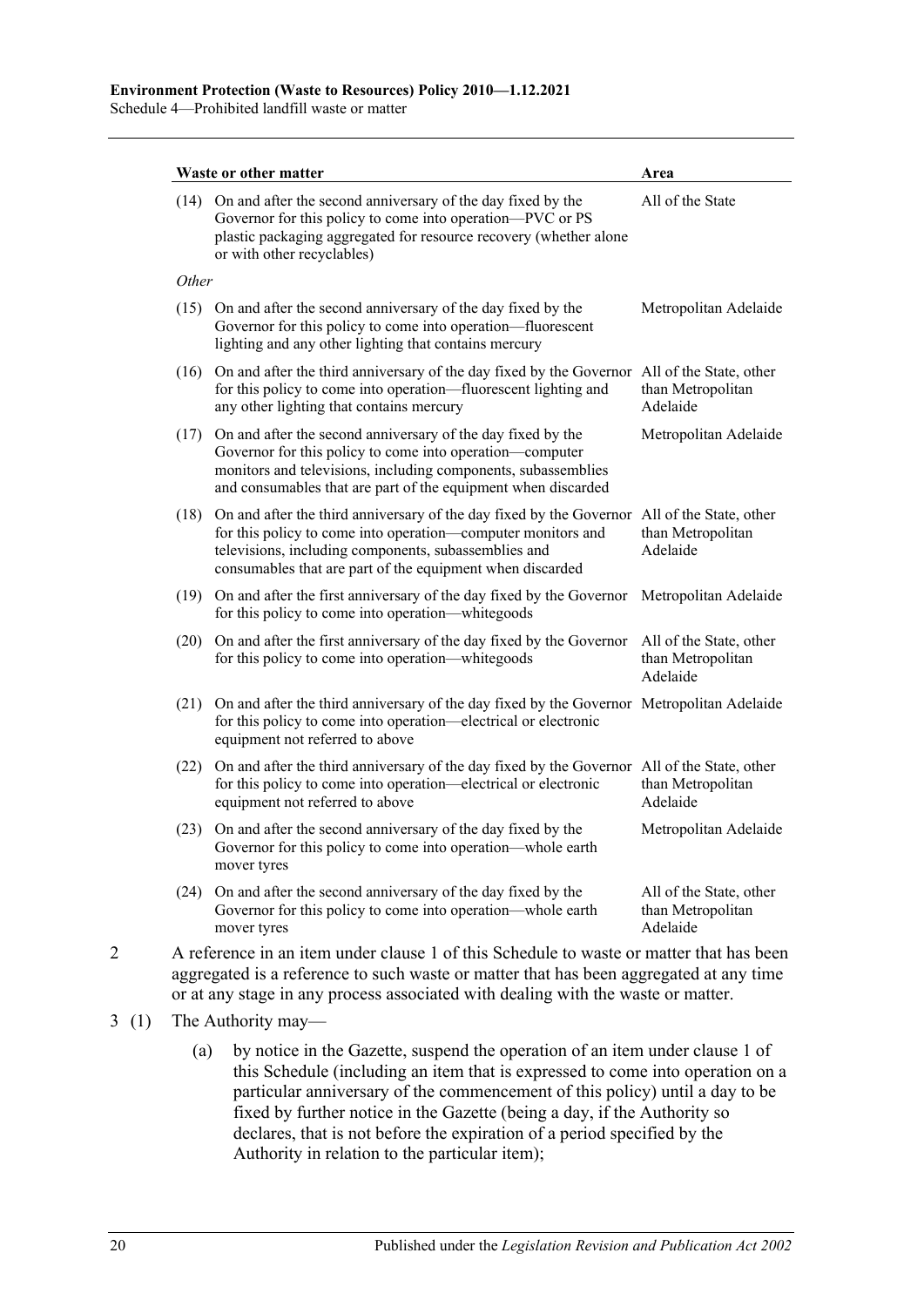- (b) in relation to any item the operation of which is suspended under [paragraph](#page-19-0) (a), by notice in the Gazette (after taking into account any declaration under that paragraph), fix a day on which the item will come into operation (and thus have effect for the purposes of this policy).
- (2) Subclause (1) does not limit the operation of [clause](#page-5-0) 5 of [Part 1](#page-1-0) of the policy.
- 4 In this Schedule—

*HDPE* means High Density Polyethylene (No. 2 Plastics Identification Code marking);

*LDPE* means Low Density Polyethylene (No. 4 Plastics Identification Code marking);

*PET* means Polyethylene Terephthalate (No. 1 Plastics Identification Code marking);

*PP* means Polypropylene (No. 5 Plastics Identification Code marking);

**PS** means Polystyrene (No. 6 Plastics Identification Code marking);

*PVC* means Polyvinyl Chloride (No. 3 Plastics Identification Code marking).

## <span id="page-20-0"></span>**Schedule 5—Waste management codes of practice and general environmental duty**

For the purposes of [clause](#page-15-1) 20, the following are prescribed codes of practice:

(a) the *Industry Code of Practice for the Management of Clinical and Related Wastes, 5th edition, 2007* prepared by the Australian and New Zealand Clinical Waste Management Industry Group, as amended from time to time.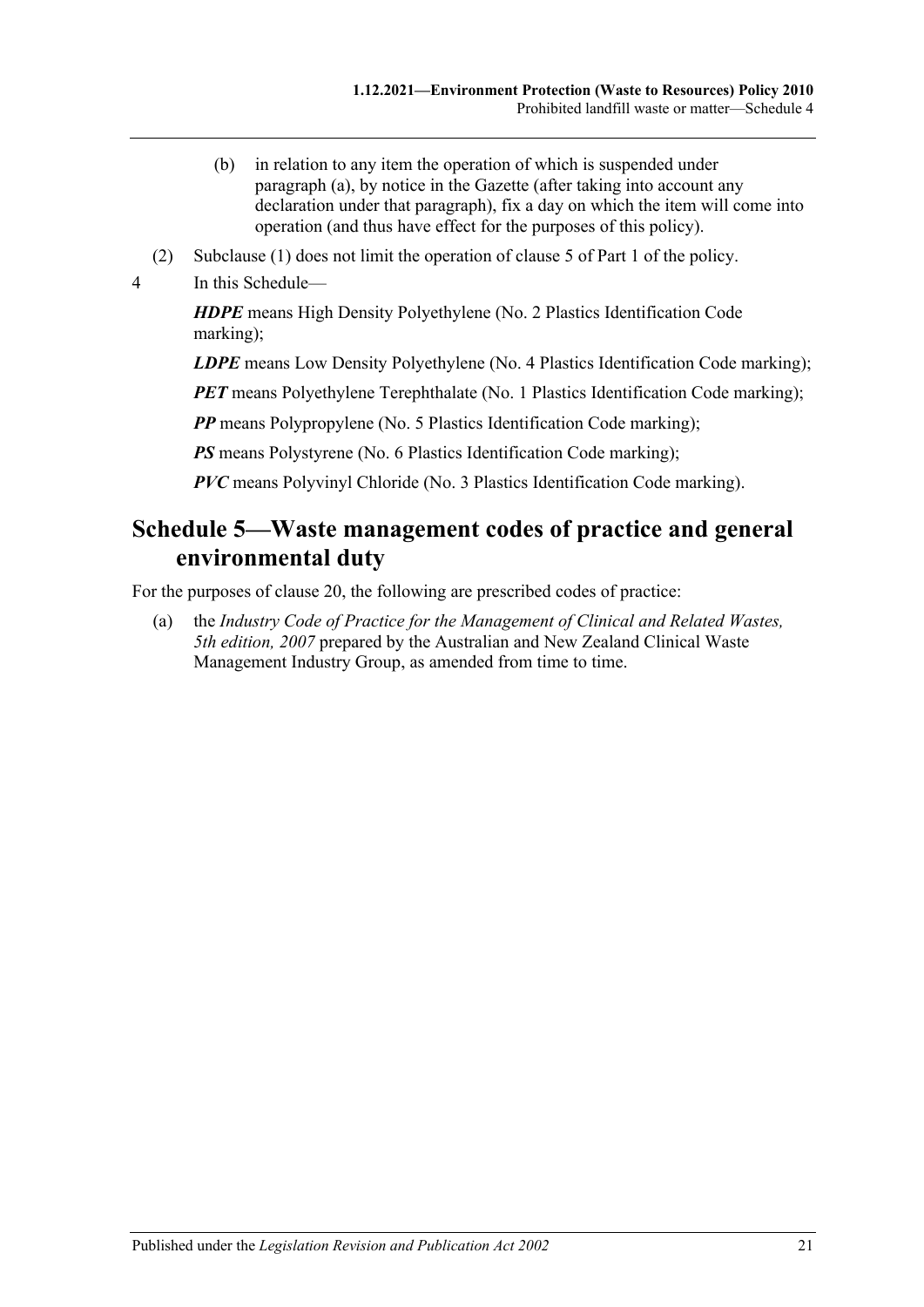# <span id="page-21-0"></span>**Legislative history**

### **Notes**

- Please note—References in the legislation to other legislation or instruments or to titles of bodies or offices are not automatically updated as part of the program for the revision and publication of legislation and therefore may be obsolete.
- Earlier versions of this policy (historical versions) are listed at the end of the legislative history.
- For further information relating to the Act and subordinate legislation made under the Act see the Index of South Australian Statutes or www.legislation.sa.gov.au.

## **Legislation revoked by principal policy**

The *Environment Protection (Waste to Resources) Policy 2010* revoked the following: *Environment Protection (Waste Management) Policy 1994*

## **Principal policy and amendments**

| Notice                            | Provision under<br>which notice is<br>made | Publication of policy in<br>Gazette | Commencement                                                                                                                                                                                                          |
|-----------------------------------|--------------------------------------------|-------------------------------------|-----------------------------------------------------------------------------------------------------------------------------------------------------------------------------------------------------------------------|
| Gazette 18.2.2010 p795            | s 28                                       | Gazette 18.2.2010 p796              | $1.9.2010$ : cl 2                                                                                                                                                                                                     |
| Gazette 2.9.2010 p4692            | s 32                                       |                                     | $2.9.2010$ : cl 2                                                                                                                                                                                                     |
| Gazette 24.11.2011<br>p4659       | s 32                                       |                                     | 24.11.2011: cl 2                                                                                                                                                                                                      |
| Gazette 17.1.2019 p69             | s <sub>32</sub>                            |                                     | 1.6.2019 immediately after the<br>commencement of Environment<br>Protection (Variation of Act,<br>Schedule 1) (Waste Reform)<br>Regulations 2019: cl 2                                                                |
| Gazette 18.2.2021 p579            | s <sub>32</sub>                            |                                     | 1.12.2021: cl 2                                                                                                                                                                                                       |
| <b>Gazette 24.6.2021</b><br>p2401 | s <sub>32</sub>                            |                                     | 1.12.2021 immediately after<br>amendment effected by<br><b>Environment Protection</b><br>(Waste to Resources) Policy<br>(Waste Depot Levy)<br><b>Amendment Notice 2021</b><br>( <i>Gazette 18.2.2021 p579</i> ): cl 2 |

New entries appear in bold.

## **Provisions amended**

New entries appear in bold.

Entries that relate to provisions that have been deleted appear in italics.

| D<br>μ, | nea<br>7Я<br>10w | $-$<br>.<br>71 F 1 C<br>1 L |
|---------|------------------|-----------------------------|
| __      |                  |                             |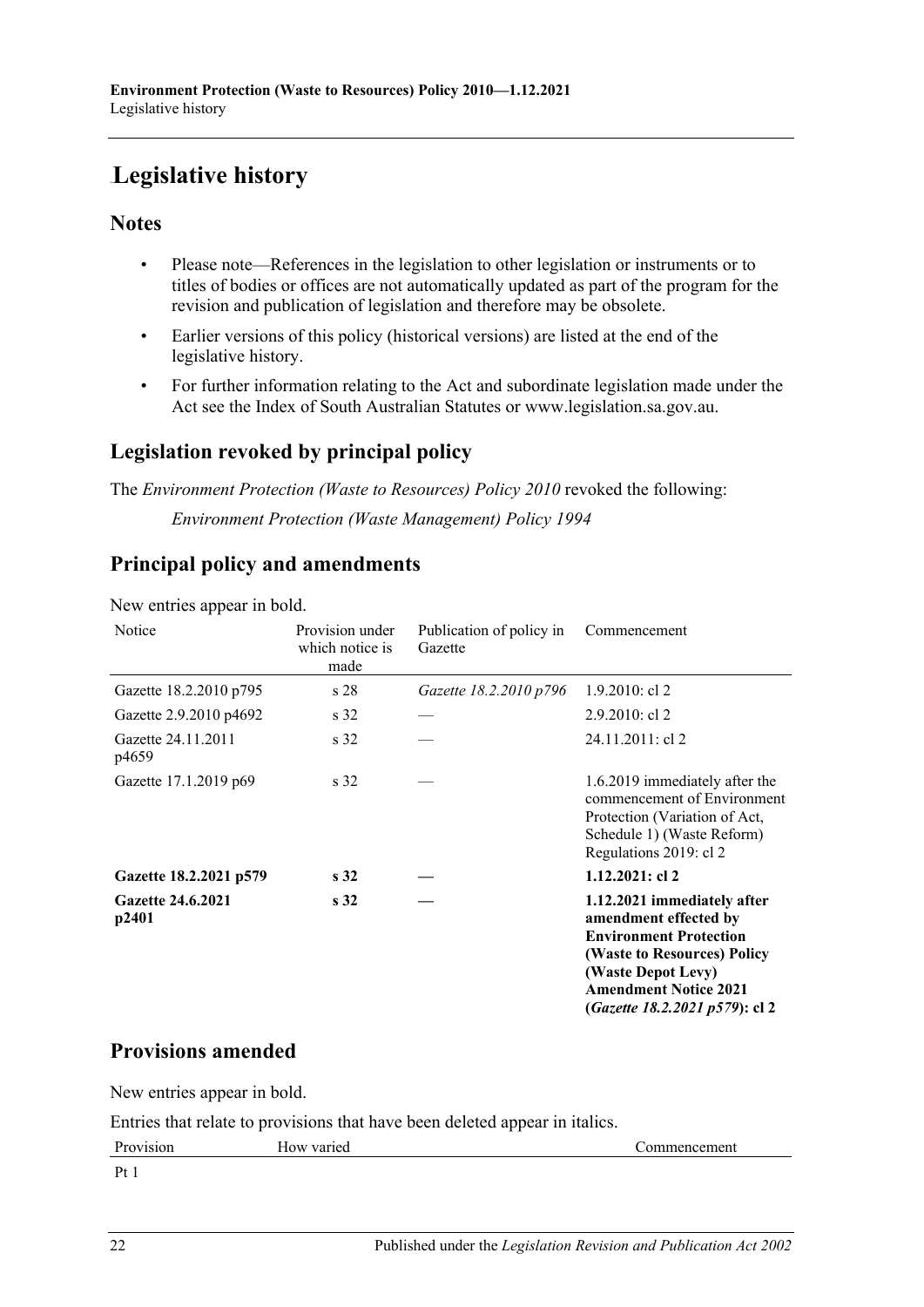| 1.12.2021—Environment Protection (Waste to Resources) Policy 2010 |                     |
|-------------------------------------------------------------------|---------------------|
|                                                                   | Legislative history |

| $cl$ 2                                                                                                          | omitted under the Legislation Revision and<br><b>Publication Act 2002</b> | 2.9.2010 |
|-----------------------------------------------------------------------------------------------------------------|---------------------------------------------------------------------------|----------|
| cl <sub>3</sub>                                                                                                 |                                                                           |          |
| cl $3(1)$                                                                                                       |                                                                           |          |
| appropriate<br>licensed material<br>recovery facility<br>or composting<br>depot                                 | deleted by 17.1.2019 p 69 cl $4(1)$                                       | 1.6.2019 |
| appropriate<br>licensed material<br>recovery facility,<br>waste reprocessing<br>facility or<br>composting works | inserted by 17.1.2019 p 69 cl $4(1)$                                      | 1.6.2019 |
| appropriate<br>licensed or<br>approved depot                                                                    | substituted by 17.1.2019 p 69 cl 4(1)                                     | 1.6.2019 |
| composting depot                                                                                                | deleted by 17.1.2019 p 69 cl $4(1)$                                       | 1.6.2019 |
| composting works                                                                                                | inserted by 17.1.2019 p 69 cl 4(1)                                        | 1.6.2019 |
| depot                                                                                                           | deleted by 17.1.2019 p 69 cl 4(1)                                         | 1.6.2019 |
| dispose                                                                                                         | substituted by 17.1.2019 p 69 cl 4(1)                                     | 1.6.2019 |
| landfill depot                                                                                                  | substituted by 17.1.2019 p 69 cl 4(2)                                     | 1.6.2019 |
| listed waste                                                                                                    | substituted by 17.1.2019 p 69 cl 4(3)                                     | 1.6.2019 |
| material recovery<br>facility                                                                                   | substituted by 17.1.2019 p 69 cl 4(3)                                     | 1.6.2019 |
| medical sharp                                                                                                   | deleted by 17.1.2019 p 69 cl $4(3)$                                       | 1.6.2019 |
| medical sharps                                                                                                  | inserted by 17.1.2019 p 69 cl 4(3)                                        | 1.6.2019 |
| medical waste                                                                                                   | substituted by 17.1.2019 p 69 cl 4(3)                                     | 1.6.2019 |
| operator                                                                                                        | amended by 17.1.2019 p 69 cl 4(4)                                         | 1.6.2019 |
| preliminary<br>treatment                                                                                        | inserted by 17.1.2019 p 69 cl 4(5)                                        | 1.6.2019 |
| prohibited landfill<br>waste                                                                                    | deleted by 17.1.2019 p 69 cl 4(6)                                         | 1.6.2019 |
| prohibited landfill<br>waste or matter                                                                          | inserted by 17.1.2019 p 69 cl 4(6)                                        | 1.6.2019 |
| resource recovery                                                                                               | deleted by 17.1.2019 p 69 cl 4(7)                                         | 1.6.2019 |
| transfer station                                                                                                | amended by 17.1.2019 p 69 cl 4(8)                                         | 1.6.2019 |
| waste<br>management<br>hierarchy                                                                                | deleted by 17.1.2019 p 69 cl 4(9)                                         | 1.6.2019 |
| waste recovery<br>facility                                                                                      | inserted by 17.1.2019 p 69 cl 4(10)                                       | 1.6.2019 |
| facility                                                                                                        | waste reprocessing inserted by $17.1.2019$ p 69 cl $4(10)$                | 1.6.2019 |
| waste transporter                                                                                               | substituted by 17.1.2019 p 69 cl 4(10)                                    | 1.6.2019 |
| wastewater                                                                                                      | substituted by 17.1.2019 p 69 cl 4(10)                                    | 1.6.2019 |
| $cl 3(2) - (4)$                                                                                                 | deleted by 17.1.2019 p 69 cl 4(11)                                        | 1.6.2019 |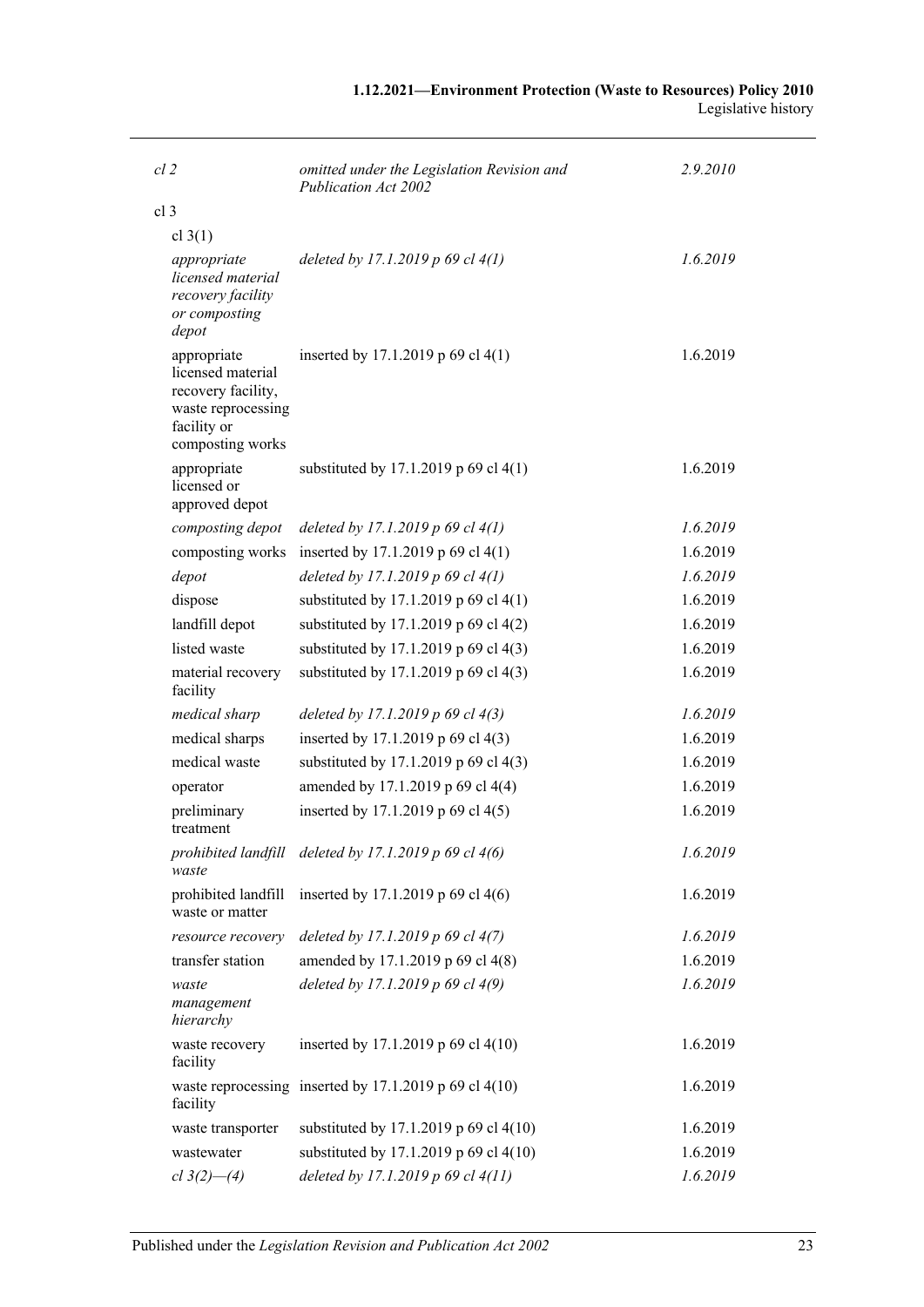#### **Environment Protection (Waste to Resources) Policy 2010—1.12.2021** Legislative history

| cl <sub>4</sub>  | substituted by 17.1.2019 p 69 cl 5                                            | 1.6.2019   |
|------------------|-------------------------------------------------------------------------------|------------|
| $cl$ 4(1)        | cl 4 amended and redesignated as $cl$ 4(1) by<br>18.2.2021 p 580 cl 4(1), (2) | 1.12.2021  |
| cl 4(2)          | inserted by 18.2.2021 p 580 cl 4(2)                                           | 1.12.2021  |
| $cl$ 4(3)        | inserted by 18.2.2021 p 580 cl 4(2)                                           | 1.12.2021  |
| operational use  | inserted by 24.6.2021 p 2401 cl 4                                             | 1.12.2021  |
| cl <sub>5</sub>  |                                                                               |            |
| cl $5(4)$        | substituted by 17.1.2019 p 69 cl 6                                            | 1.6.2019   |
| Pt 2             |                                                                               |            |
| cl 7             |                                                                               |            |
| cl $7(2)$        | amended by 17.1.2019 p 69 cl 7                                                | 1.6.2019   |
| Pt <sub>3</sub>  |                                                                               |            |
| Pt 3 Div 2       |                                                                               |            |
| heading          | amended by 17.1.2019 p 69 cl 8                                                | 1.6.2019   |
| cl 11            | substituted by 17.1.2019 p 69 cl 9                                            | 1.6.2019   |
| Pt 3 Div 3       |                                                                               |            |
| heading          | amended by 17.1.2019 p 69 cl 10                                               | 1.6.2019   |
| cl 12            | substituted by 17.1.2019 p 69 cl 11                                           | 1.6.2019   |
| Pt 3 Div 4       |                                                                               |            |
| cl 14            | substituted by 17.1.2019 p 69 cl 12                                           | 1.6.2019   |
| Pt 4             |                                                                               |            |
| cl 16            |                                                                               |            |
| cl $16(1)$       | amended by 17.1.2019 p 69 cl 13                                               | 1.6.2019   |
| Pt $6$           |                                                                               |            |
| heading          | amended by 17.1.2019 p 69 cl 14                                               | 1.6.2019   |
| Sch <sub>3</sub> |                                                                               |            |
| heading          | amended by 17.1.2019 p 69 cl 15                                               | 1.6.2019   |
| cl 1             | Sch 3 amended and redesignated as cl 1 by<br>24.11.2011 p4659 cl 4(1), (2)    | 24.11.2011 |
|                  | amended by 17.1.2019 p 69 cl 16(1), (2)                                       | 1.6.2019   |
| cl <sub>2</sub>  | inserted by 24.11.2011 p4659 cl 4(2)                                          | 24.11.2011 |
| Sch 4            |                                                                               |            |
| heading          | amended by 17.1.2019 p 69 cl 17                                               | 1.6.2019   |
| cl 1             | amended by 17.1.2019 p 69 cl 18(1), (2)                                       | 1.6.2019   |
| cl <sub>2</sub>  | substituted by 17.1.2019 p 69 cl 18(3)                                        | 1.6.2019   |
| cl <sub>4</sub>  |                                                                               |            |
| <b>PS</b>        | amended by 2.9.2010 p4692 cl 4                                                | 2.9.2010   |
| Sch 6            | omitted under the Legislation Revision and<br>Publication Act 2002            | 2.9.2010   |

## **Historical versions**

2.9.2010 24.11.2011